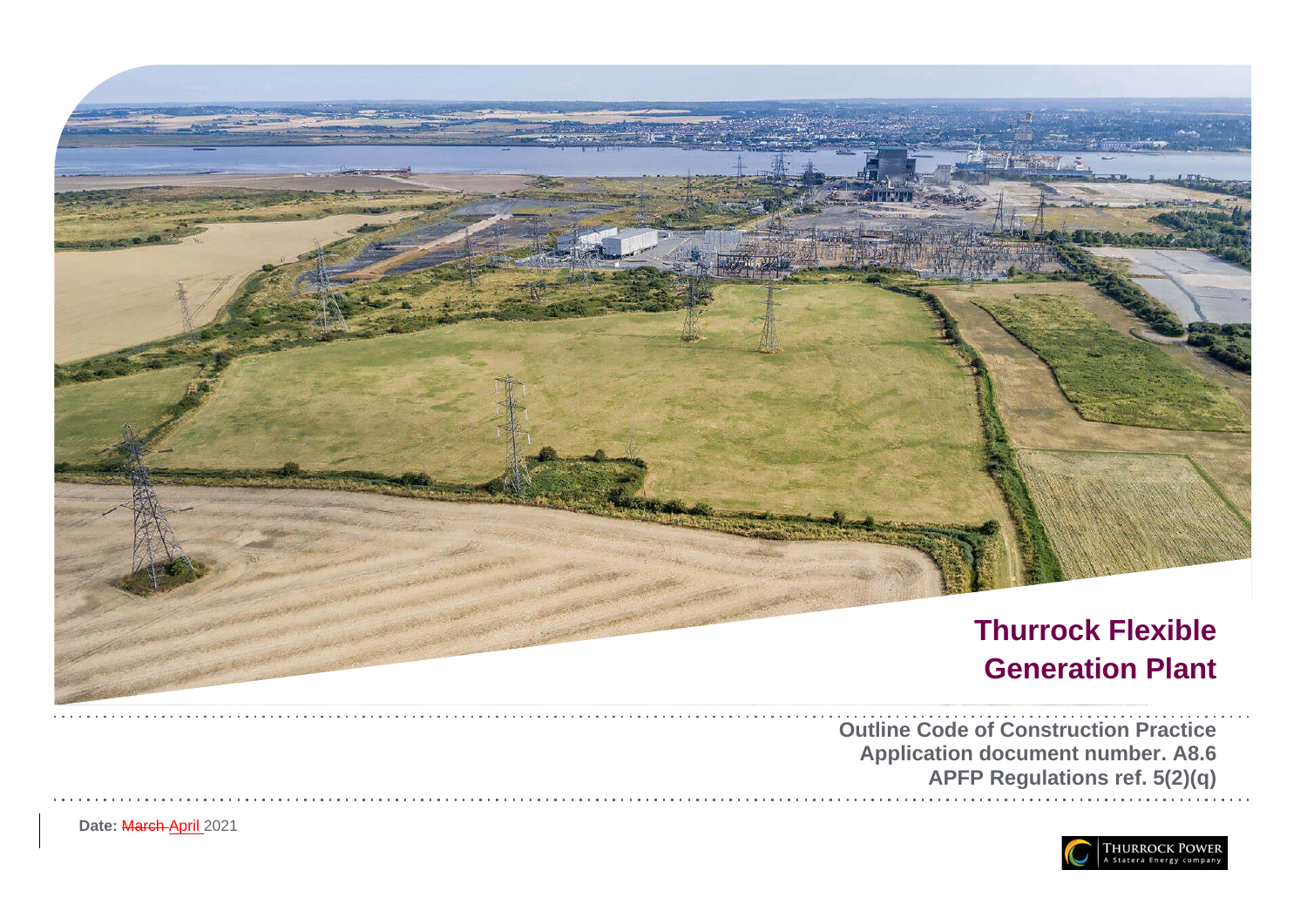

**Outline Code of Construction Practice**

**Document ref. A8.6**

**APFP Regulations ref. 5(2)(q)**

Report Number: OXF10872

Version: Post-submission rev. 24

Date: March April 2021

This report is also downloadable from the Thurrock Flexible Generation Plant website at: [http://www.thurrockpower.co.uk](http://www.thurrockpower.co.uk/)

Thurrock Power Ltd

1st Floor

145 Kensington Church Street

London W8 7LP

**Copyright © RPS**

The material presented in this report is confidential. This report has been prepared for the exclusive use of Thurrock Power Ltd and will not be distributed or made available to any other company or person without the knowledge and written consent of RPS.

Prepared by: Clare Russell

Contributors: Anna Gillespie, David Gabb

Checked by: Tom Dearing, Dan Smyth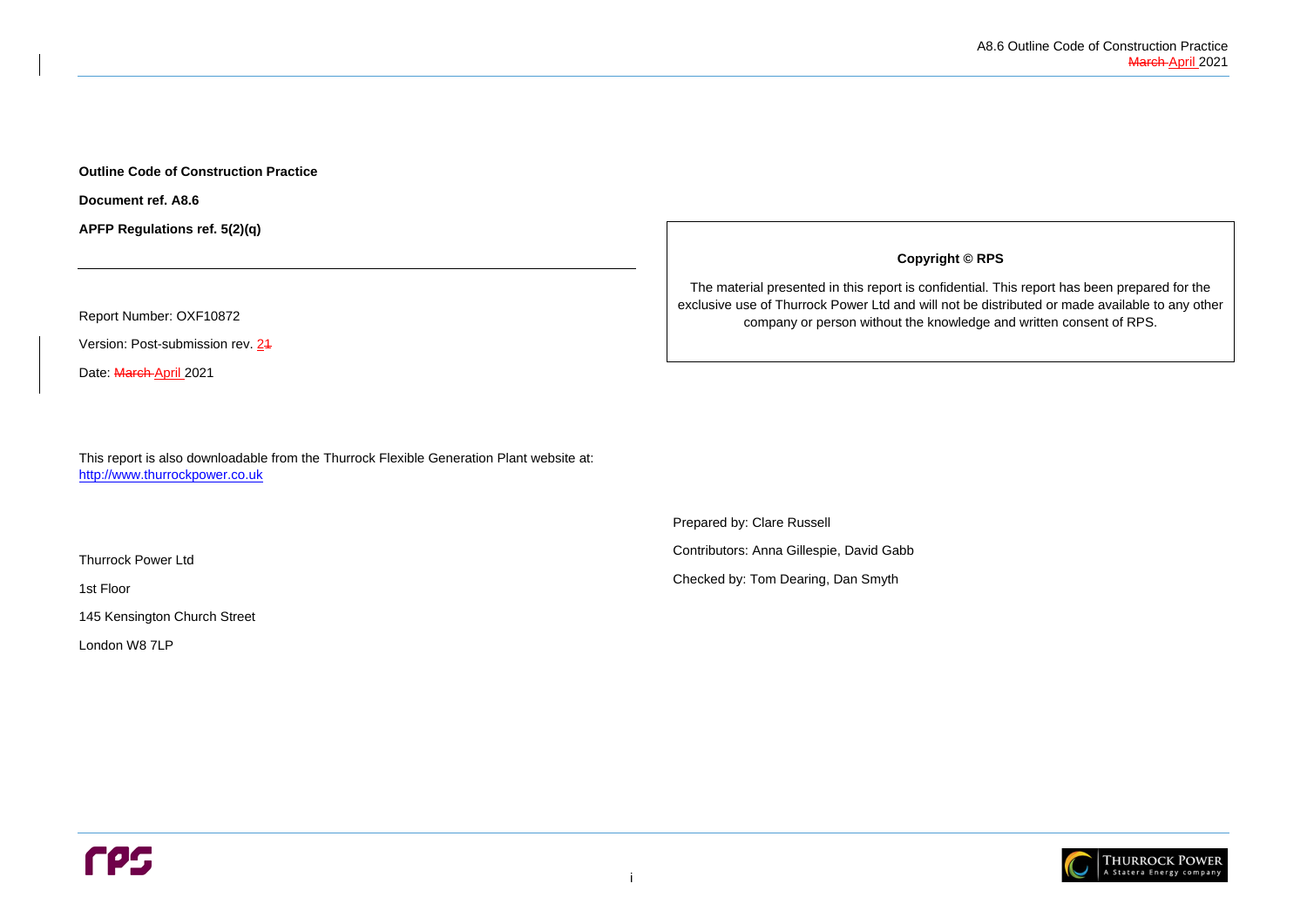## **Table of Contents**

| 1 <sub>1</sub> |  |
|----------------|--|
| 1.1            |  |
| 1.2            |  |
| 1.3            |  |
| 1.4            |  |
| 1.5            |  |
| 2.             |  |
| 2.1            |  |
| 2.2            |  |
|                |  |
| 3.1            |  |
| 3.2            |  |
|                |  |
| 4.1            |  |
| 4.2            |  |
| 4.3            |  |
| 4.4            |  |
| 4.5            |  |
| 4.6            |  |
| 4.7            |  |
| 4.8            |  |
| 4.9            |  |
|                |  |
| 5.             |  |
| 5.1            |  |
| 6.             |  |
|                |  |
| 6.2            |  |
| 6.3            |  |
| 6.4            |  |
| 6.5            |  |
| 6.6            |  |
| 6.7            |  |
| 6.8            |  |
| 6.9            |  |
| 6.10           |  |
| 6.11           |  |

## **Summary**

This document is the Outline Code of Construction Practice for the Thurrock Flexible Generating Plant. It provides general and topic-specific strategies, control measures and monitoring procedures to limit the potential adverse impacts from constructing the proposed plant, on the environment and the local community, as far as reasonably practicable.

# **Qualifications**

This document has been prepared by Clare Russell, an Associate and EIA Practitioner with over 18 years' experience in environmental consultancy focusing on environmental impact assessment and management of construction impacts.

A8.6 Outline Code of Construction Practice March-April 2021

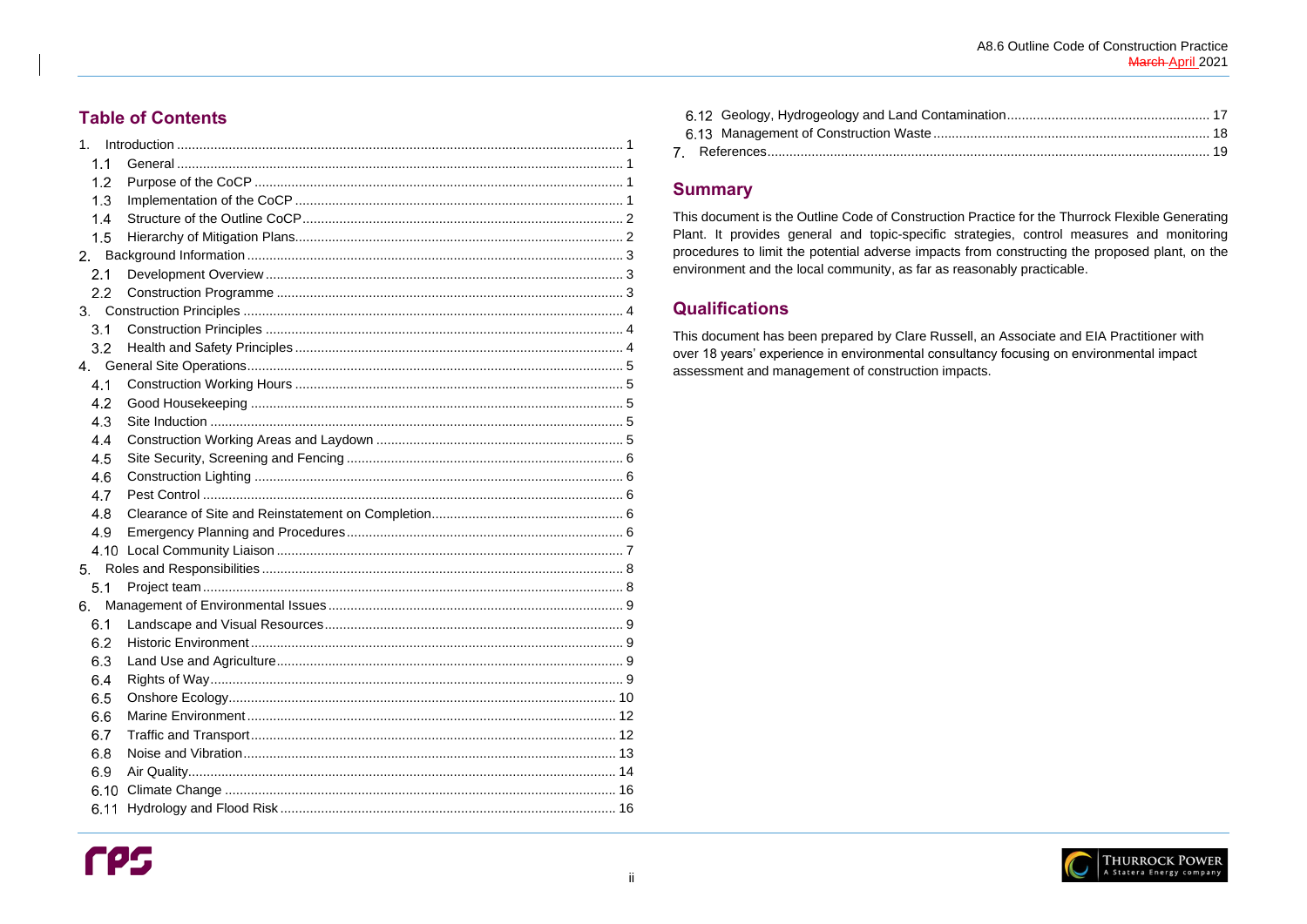### **Description**

Protective Equipment

le Drainage System



i

# **Glossary**

| <b>Unit</b> | <b>Description</b>                                |
|-------------|---------------------------------------------------|
| AILs        | Abnormal Indivisible Loads                        |
| <b>ALC</b>  | Agricultural Land Classification                  |
| <b>BPM</b>  | <b>Best Practicable Means</b>                     |
| <b>BRE</b>  | <b>Building Research Establishment</b>            |
| <b>BS</b>   | <b>British Standard</b>                           |
| <b>BSI</b>  | <b>British Standards Institution</b>              |
| <b>CCS</b>  | <b>Considerate Contractors' Scheme</b>            |
| <b>CLO</b>  | <b>Community Liaison Officer</b>                  |
| CoCP        | <b>Code of Construction Practice</b>              |
| <b>CTMP</b> | <b>Construction Traffic Management Plan</b>       |
| <b>CWTP</b> | <b>Construction Workers Travel Plan</b>           |
| <b>DCO</b>  | Development Consent Order                         |
| Defra       | Department of Environment, Food and Rural Affairs |
| <b>DMMP</b> | Dust Management and Monitoring Plan               |
| EA          | <b>Environment Agency</b>                         |
| <b>ECoW</b> | <b>Ecological Clerk of Works</b>                  |
| <b>EHO</b>  | <b>Environmental Health Officer</b>               |
| <b>EMP</b>  | <b>Ecological Management Plan</b>                 |
| <b>EPDs</b> | <b>Environmental Product Declarations</b>         |
| ES          | <b>Environmental Statement</b>                    |
| <b>GHG</b>  | Greenhouse Gas                                    |
| <b>GCN</b>  | <b>Great Crested Newts</b>                        |
| <b>HGV</b>  | <b>Heavy Goods Vehicles</b>                       |
| <b>IAQM</b> | Institute of Air Quality Management               |
| <b>MHWS</b> | Mean High-Water Springs                           |
| <b>MMO</b>  | Marine Management Organisation                    |
| <b>PM</b>   | <b>Particulate Matter</b>                         |

| <b>Unit</b> |            |
|-------------|------------|
| <b>PPE</b>  | Personal F |
| Q           | Quarter    |
| <b>SuDS</b> | Sustainabl |

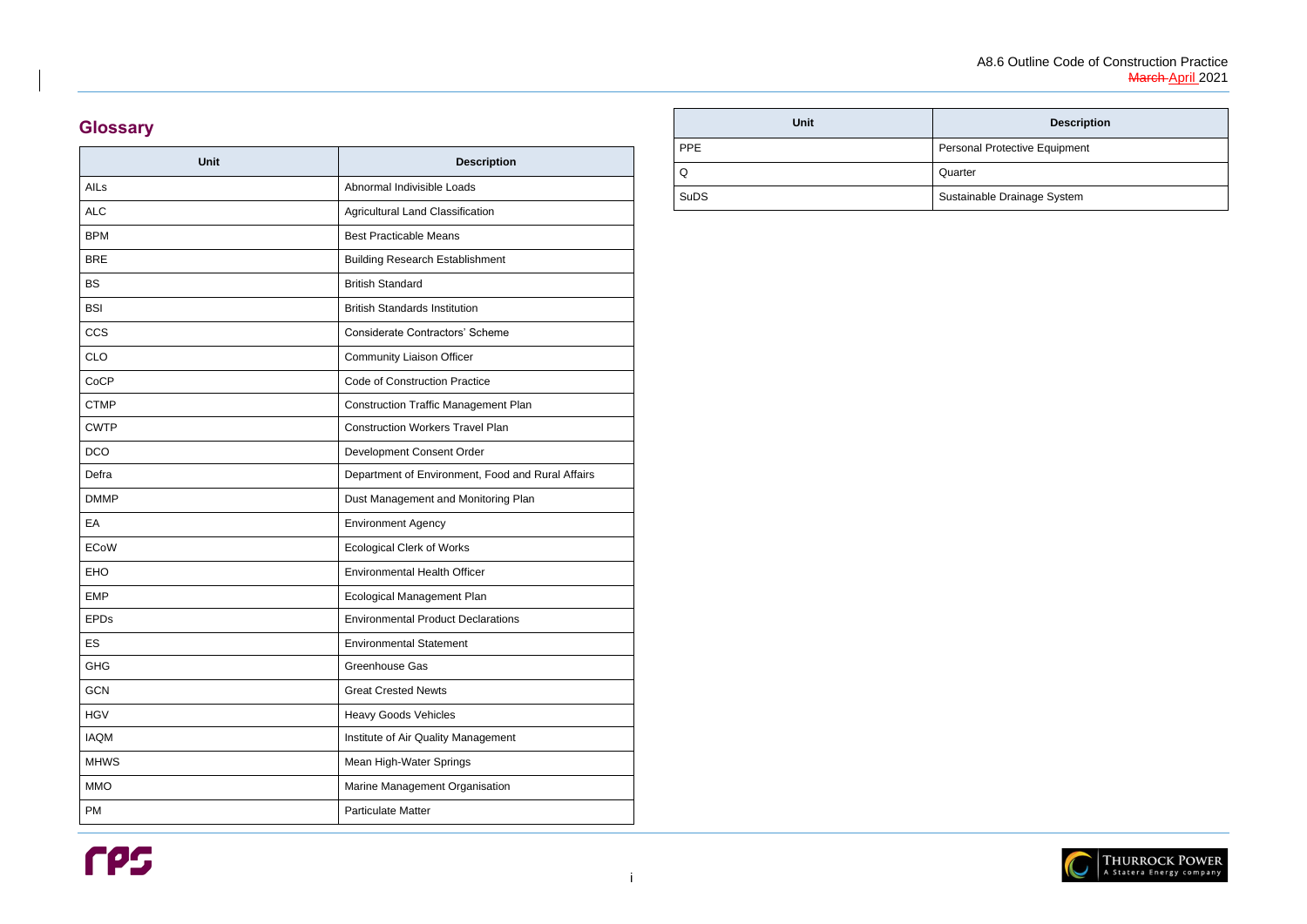

#### <span id="page-4-1"></span> $1.1$ **General**

# <span id="page-4-0"></span>**1. Introduction**

#### <span id="page-4-2"></span>**Purpose of the CoCP**  $1.2$

1.1.1 This document is an Outline Code of Construction Practice (CoCP) for the Thurrock Flexible Generation Plant (i.e. the proposed development). The Outline CoCP accompanies the application for development consent and the Environmental Statement (ES) by Thurrock Power Ltd (the Applicant). The proposed development is described in Volume 2, Chapter 2: Project Description of the ES (application document A6).

#### <span id="page-4-3"></span> $1.3$ **Implementation of the CoCP**

- 1.2.1 This Outline CoCP provides a framework of management measures that Thurrock Power Ltd and its construction contractors will be required to adopt and implement for all construction activities associated with Thurrock Flexible Generation Plant. They include strategies and control measures for managing the potential environmental impacts of constructing the proposed generation plant and limiting disturbance from construction activities as far as reasonably practicable. It focuses on the environmental aspects of the construction phase that may affect the interests of residents, businesses, the public and other environmental receptors near to the application site.
- 1.2.2 The term 'construction' in this Outline CoCP includes all site preparation, demolition, heavy goods vehicles (HGV) deliveries, waste removal, and all related engineering, construction and restoration activities as described in the ES (application document A6), specifically in Volume 2, Chapter 2: Project Description.
- 1.2.3 This Outline CoCP has been prepared in conjunction with the ES with the aim of ensuring that general best practice measures are followed during construction and any likely significant effects that are reported in the ES will be avoided where possible or mitigated.
- 1.2.4 This Outline CoCP incorporates legislative requirements, current standards and best practice measures to define the standards of construction practice that contractors will be required to adopt and implement. However, compliance with this Outline CoCP will not absolve Thurrock Power Ltd and its principal contractors or subcontractors from compliance with all legislation and byelaws relating to their construction activities.

### **Outline and Adopted CoCP**

- 1.3.1 The Outline CoCP establishes the principles for managing environmental impacts during the construction process and sets out a framework of management measures. It is based on the design information available at the time of the submission. The Outline CoCP will be updated as necessary during the Examination process to reflect ongoing discussions with key stakeholders.
- 1.3.2 The framework and principles of the Outline CoCP will be used to prepare a final CoCP which will be adopted by Thurrock Power Ltd. The adopted CoCP will be prepared during the detailed design stage (post consent) to reflect more detailed design information (e.g. construction techniques) and site-specific control measures, including any relevant Requirements set out in the DCO.
- 1.3.3 Construction activities will not commence until the adopted CoCP has been agreed with Thurrock Council.
- 1.3.4 The Outline CoCP submitted at the end of the Examination process, or the adopted CoCP (as appropriate and if available) will be incorporated into the contracts of the principal contractors for all construction works authorised by the Development Consent Order (DCO).
- 1.3.5 All principal contractors, subcontractors and their suppliers will be required to follow the relevant provisions of the adopted CoCP.

### **Construction Method Statements**

1.3.6 Prior to commencement of specific construction activities, the principal contractor will develop Construction Method Statements that will set out the construction operations to be undertaken (including construction methods and types of plant required), the associated environmental and health and safety issues and the appropriate measures. The activities requiring a method statement will be identified using a risk-based approach during detailed design.

### **Training**

1.3.7 All construction staff employed on Thurrock Flexible Generation Plant will receive training on their responsibilities for minimising the risk to the environment and implementing the measures set out in this Outline CoCP.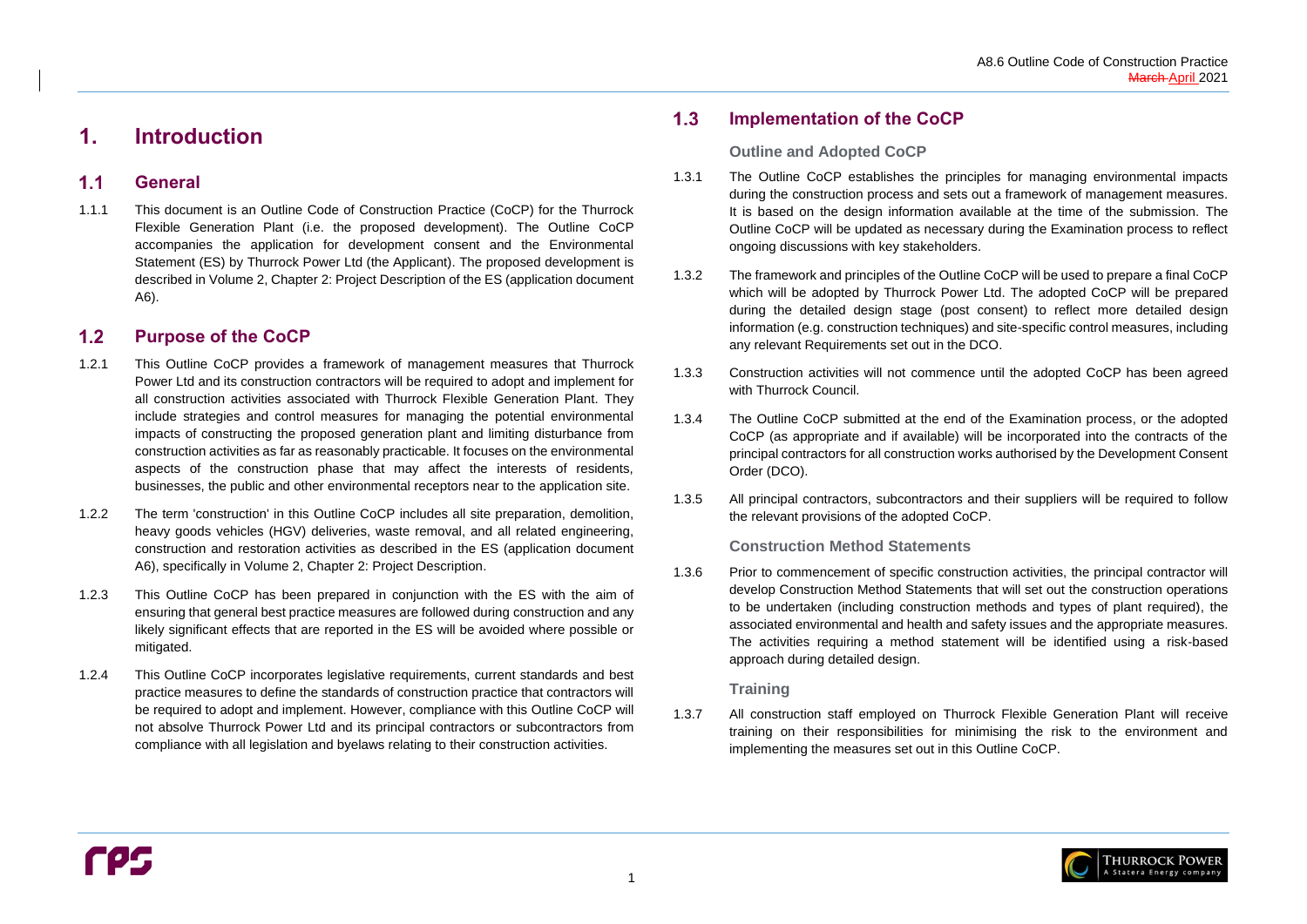

#### <span id="page-5-0"></span> $1.4$ **Structure of the Outline CoCP**

- 1.4.1 This Outline CoCP follows the structure below:
	- Section [3](#page-7-0) Construction Principles;
	- Section [4](#page-8-0) General Site Operations;
	- Section [5](#page-11-0) Roles and Responsibilities;
	- Section [6](#page-12-0) Management of Environmental Issues; and
	- Section [7](#page-22-0) References.

1.3.8 The principal contractors will ensure that contractors employ an appropriately qualified and experienced workforce. The principal contractors will also be responsible for identifying the training needs of their personnel to enable appropriate training to be provided. The training will include site briefings and toolbox talks to equip the workforce with the necessary knowledge on health, safety and environmental topics, and the relevant environmental control measures pertinent to works to be carried out that day.

#### <span id="page-5-1"></span> $1.5$ **Hierarchy of Mitigation Plans**

<sup>&</sup>lt;sup>1</sup> The EMP will be developed to incorporate the landscape management and after care plan prior to the construction of each part of the proposed development



- 1.5.1 This Outline CoCP provides the overarching plan setting out the general principles for managing environmental impacts during the construction phase. Construction impacts will also be controlled through measures set out in the following standalone documents:
	- Outline Ecological Management Plan<sup>1</sup> (EMP) (application document A8.7);
	- Outline Construction Traffic Management Plan (CTMP) (application document A8.8); and
	- Outline Construction Workers Travel Plan (CWTP) (application document A8.9).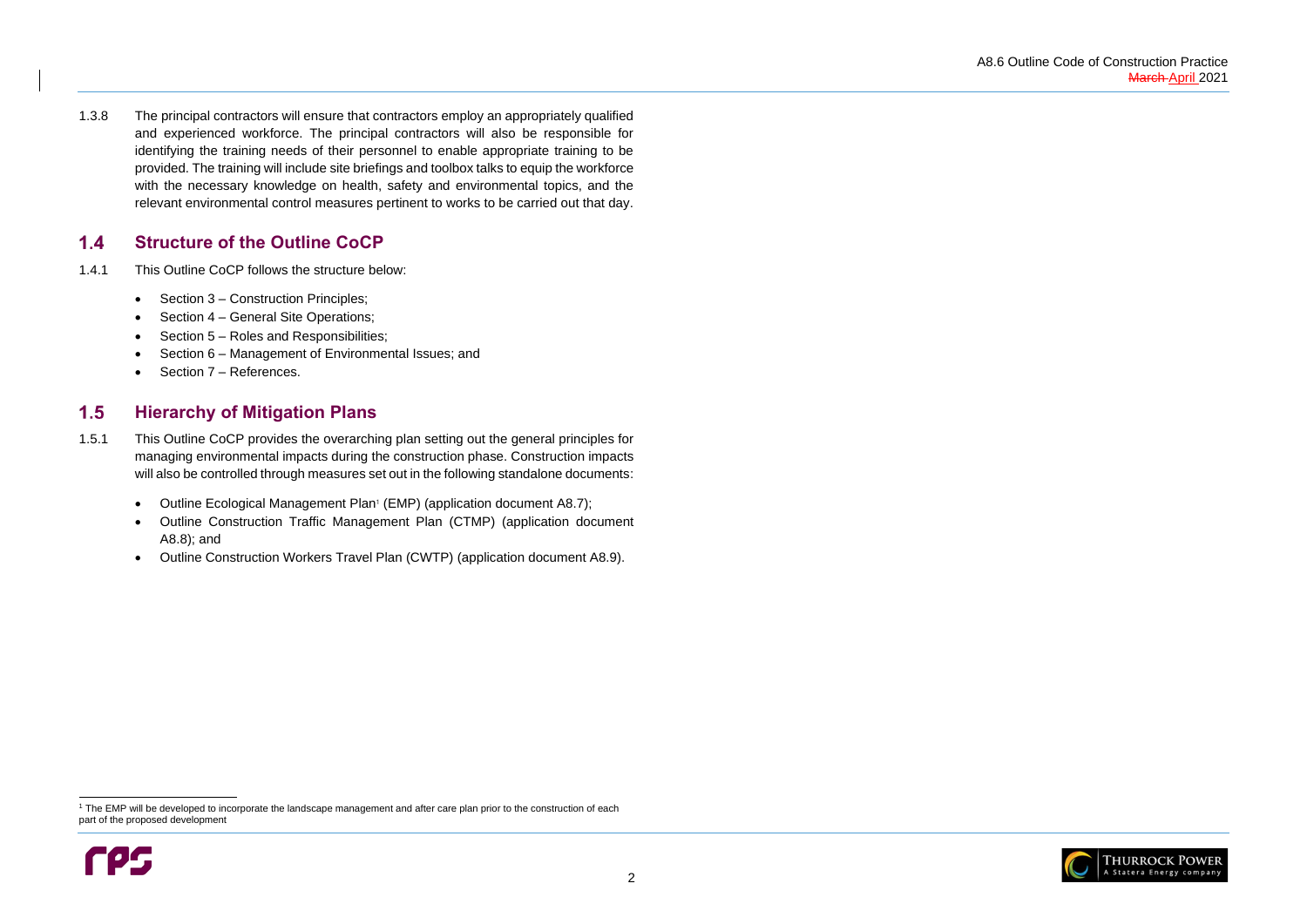#### <span id="page-6-0"></span> $2.$ **Background Information**

#### <span id="page-6-1"></span>**Development Overview**  $2.1$

#### <span id="page-6-2"></span>**Construction Programme**  $2.2$

- 2.1.1 In overview, the proposed development comprises the construction and operation of:
	- reciprocating gas engines with rated electrical output totalling 600 MW;
	- batteries with rated electrical output of 150 MW and storage capacity of up to 600 MWh;
	- gas and electricity connections;
	- creation of temporary and permanent private access routes for construction haul and access in operation, including a permanent causeway for the delivery of abnormal indivisible loads (AILs) by barge; and
	- designation of exchange Common Land and habitat creation or enhancement for protected species translocation and biodiversity gain.
- 2.1.2 For the purpose of this Outline CoCP the following definitions are used.
	- Main development site: the area of land within which the principal built elements of the proposed development will be constructed, i.e. gas engines, batteries and customer substations.
	- Order limits: the boundary of the DCO application within which all temporary and permanent works for the proposed development will be undertaken.
- 2.1.3 Further information about the proposed development is provided in Volume 2, Chapter 2: Project Description of the ES.
- 2.2.8 The minimum construction period for a single-phase development is expected to be 12 months and maximum 24 months. Depending on the requirement for preliminary works and time period for discharge of requirements, the start of construction may be in Q2 20242 or later in the year. Assuming a Q2 start and a minimum 12 month programme, this would be generally as follows.
	- Q2-Q3 20242: main development site preparation and ground works, construction of causeway and construction access roads, start of gas pipeline trenching;
	- equipment; connection of gas supply pipeline and electricity export cables;
	- landscaping and permanent access road; and
	- end of Q1 202 $\frac{23}{2}$ : facility is available for operation.
- 2.2.1 Subject to being granted development consent and subsequent Final Investment Decision, the earliest date of development start would be in quarter two (Q2) 2021.
- 2.2.2 Advance enabling works that do not require consents or licenses may be undertaken during 20201 to establish the conditions (e.g. through grass mix planting) for providing exchange Common Land, protected species management and habitat creation.
- 2.2.3 There may also be a further period of preliminary works, following the DCO being made but prior to discharge of all requirements necessary for commencement of the main construction works, to undertake further enabling activities requiring consent such as ditch excavation to establish water vole habitat or geo-environmental and archaeological excavations.
- 2.2.4 The earliest start of construction work on the main development site (zone A), causeway and haul roads and gas connection is expected to be Q2 2021.
- 2.2.5 The proposed development may then be constructed as a whole in a single phase of work or may be split into three phases, subject to the Final Investment Decision.
- 2.2.6 National Grid intends to have completed the necessary works for the proposed development's electrical export connection within Tilbury Substation by Q1 2022.

### **Enabling works**

- 2.2.7 Enabling works would be in two stages, the first being works that can be undertaken without consents or licenses provided through the DCO and the second being any further permitted preliminary works authorised by the DCO that can be carried out prior to discharge of all requirements:
	- 20201 and Q1 20242: advance enabling works to establish conditions for provision development site; and
	- investigation and potential protected species relocation.

of exchange common land and habitat creation / enhancement outside main

(if required)  $Q2-3$  20242: preliminary works such as excavation for ditches or site

 $Q4$  2024 $2$ : construction/installation of gas engines, batteries and associated

 $Q4$  202 $42$  –  $Q1$  202 $23$ : commissioning and energisation; completion of



## **Single phase construction**

## **Three phase construction**

2.2.9 If the proposed development is constructed in three phases, these are anticipated to be as follows. Each phase may last 18 months and the overall construction programme may last four and a half to six years, i.e. each phase may be back to back or there may be a gaps of around nine months between phases, depending on market conditions.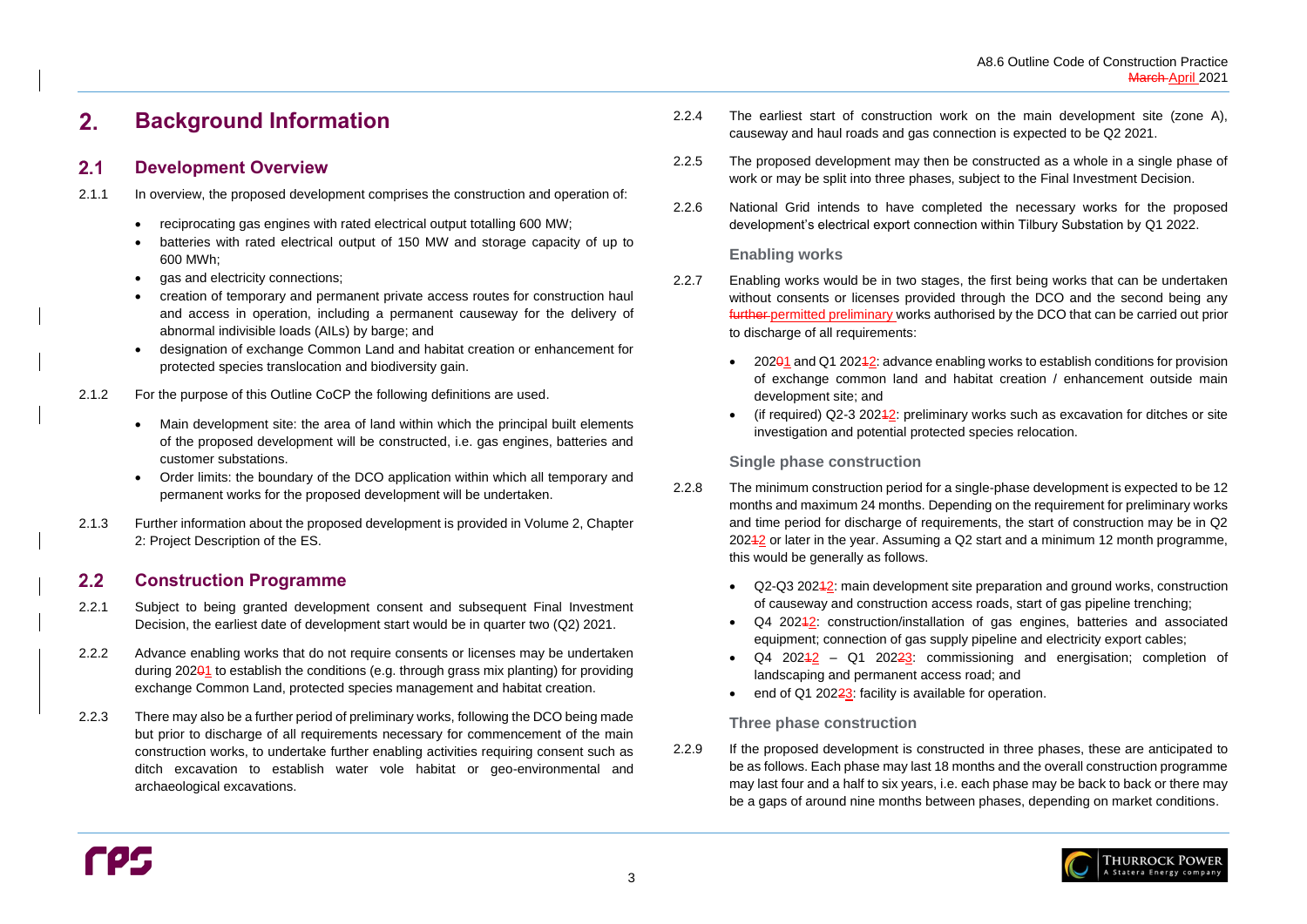

#### <span id="page-7-0"></span> $3.$ **Construction Principles**

#### <span id="page-7-1"></span>**Construction Principles**  $3.1$

#### <span id="page-7-2"></span> $3.2$ **Health and Safety Principles**

- 3.1.1 Thurrock Flexible Generation Plant will be constructed in an environmentally sensitive manner and will meet the requirements of all relevant legislation, codes of practice and standards as identified in the ES and any updates to legislation or standards adopted at the time of construction to limit the adverse impacts on the local community and environment as far as reasonably practicable. Opportunities to reduce emissions and embodied carbon during the construction process through the implementation of construction practices on site and the selection of materials will be considered where appropriate.
- 3.1.2 The appointed site manager and the associated management team will be responsible for the implementation of the CoCP provisions, for monitoring and for ensuring that the various construction contractors are in compliance with these requirements.
- 3.1.3 All principal contractors will be required to sign up to, and implement, the Considerate Contractors' Scheme (CCS). The scheme is a voluntary Code of Considerate Practice which seeks to minimise disturbance caused by construction sites to the immediate neighbourhood.

- 3.2.1 Specific health and safety principles will be set and implemented as part of the construction of the generation plant. These would ensure that the health and safety and welfare of employees are considered. Appropriate industry standards for health and safety will be applied and continuous actions will be taken to secure a high level of safety performance, where required.
- 3.2.2 Arrangements will be put in place for the discharge of all duties under the Construction (Design and Management) Regulations 2015.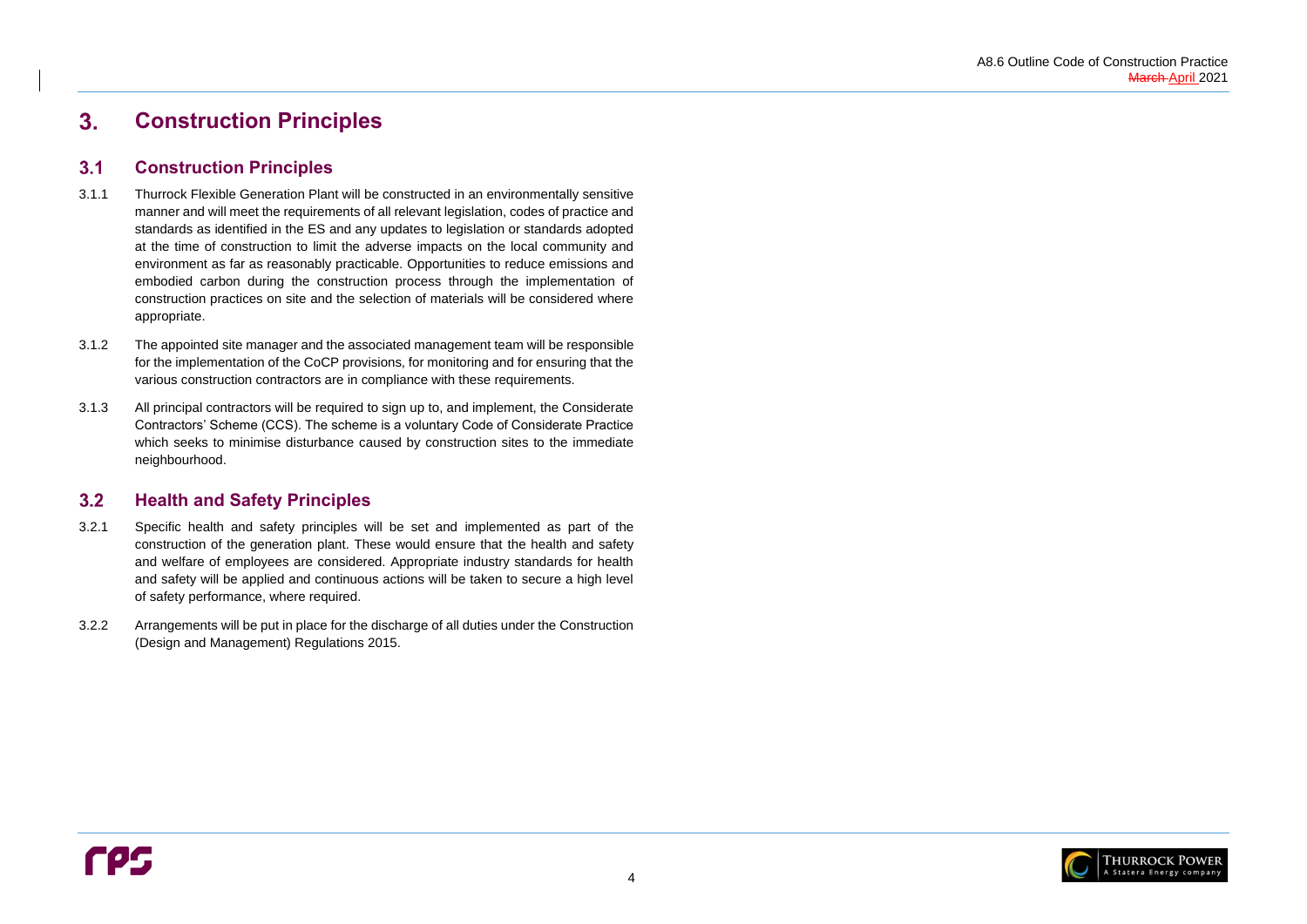#### <span id="page-8-0"></span>**General Site Operations**  4.

#### <span id="page-8-1"></span>**Construction Working Hours**  $4.1$

**Normal working hours** 

- 4.1.1 Normal construction working hours will be:
	- Monday To Friday: 08:00 18:00 hours;
	- Saturday: 08:00 13:00 hours; and
	- No Sunday, bank holiday or night working, with certain exceptions detailed below.
- 4.1.2 Up to an hour before and after the normal construction working hours, the contractors may undertake the following activities:
	- Arrival and departure of the workforce at the site and movement around the main development site that does not require the use of plant;
	- Site inspections and safety checks; and
	- Site housekeeping that does not require the use of plant.
- 4.1.3 Deliveries to the main development site will only occur during the normal construction working hours unless otherwise agreed.

**Activities outside core working hours**

#### <span id="page-8-2"></span> $4.2$ **Good Housekeeping**

- 4.1.4 In certain circumstances, work may be undertaken outside of the normal construction working hours in order to maintain the construction programme or address particular logistical, construction or environmental constraints.
- 4.1.5 For example, it is possible that certain construction activities may be required that cannot be interrupted, such as a continuous concrete pour. Up to 10 days of 24-hour construction working (not necessarily consecutive) per phase for such continuous activities has been assumed as a maximum for assessment in this ES.
- 4.1.6 Non-noisy activities such as fit-out within buildings may be undertaken outside the normal working hours where these would not cause disturbance off-site.
- 4.1.7 Abnormal loads, construction plant delivery, or works affecting the railway may also be undertaken outside normal working hours.
- 4.1.8 Activities outside of the normal working hours will be agreed with the Thurrock Council Environmental Health Officer (EHO) in consultation with relevant stakeholders (e.g. third-party asset owner) as required.

#### <span id="page-8-3"></span> $4.3$ **Site Induction**

#### <span id="page-8-4"></span>**Construction Working Areas and Laydown** 4.4

- 4.2.1 A good housekeeping policy will be applied to the construction areas at all times. As far as reasonably practicable the following principles will be applied:
	- All working areas will be kept in a clean and tidy condition;
	- Adequate welfare facilities will be provided for construction staff;
	- Smoking areas at site offices/compounds or work sites will be equipped with containers for smoking wastes – these will not be located at the boundary of working areas or adjacent to neighbouring land;
	- Wheel washing facilities will be cleaned frequently;
	- Open fires will be prohibited at all times;
	- All necessary measures will be taken to minimise the risk of fire and the contractor will comply with the requirements of the local fire authority;
	- Waste from the construction areas will be stored securely to prevent wind blow; and
	- daily basis.

• Waste (particularly food waste) will be removed from the welfare facilities on a



- 4.3.1 The construction of the proposed development will require all personnel working on site to have a site induction that includes an environmental protection and good practice component. Prior to commencing work on site, personnel will have attended the site induction.
- 4.3.2 Site inductions will include reference to compliance with relevant planning / licence conditions, environmental requirements; environmental management structure and contacts; site specific environmental sensitivities; waste management arrangements; water and wastewater management; hazardous material management; fuel, oil and chemical management; spill contingency and environmental emergency response; reporting of incidents and complaints. More specific information will be provided to staff according to their role.

4.4.1 The main construction working and laydown areas will be contained within the main development site.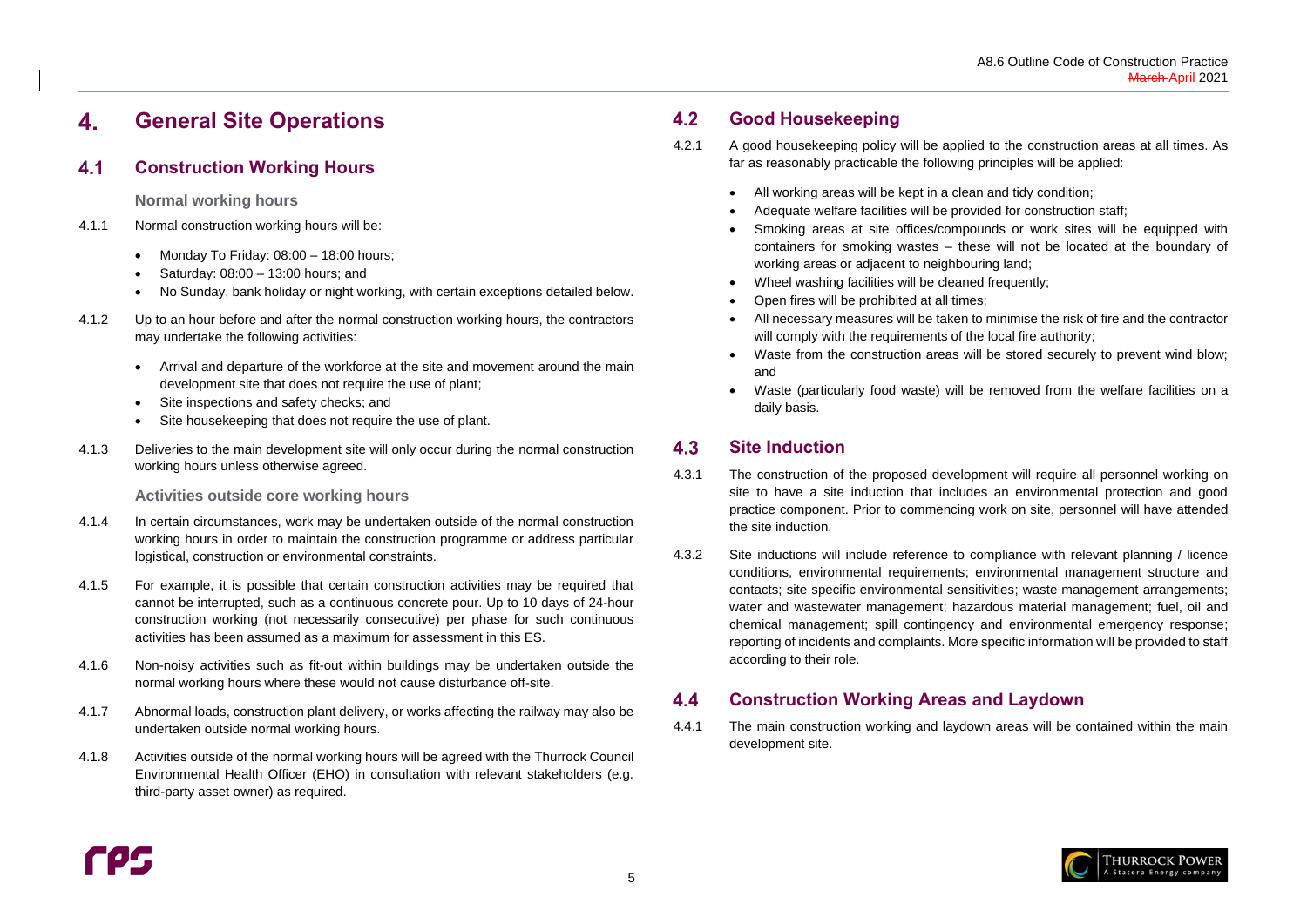

#### <span id="page-9-0"></span>4.5 **Site Security, Screening and Fencing**

- 4.4.2 Working corridors of up to 20 m width for the construction of temporary and permanent access roads and 23 m for the gas pipeline route are assumed (within the Order Limits) to allow for construction plant access, spoil and materials laydown. An indicative crosssection of the working area for gas pipeline trenching and installation is shown in the Gas Connection Concept Design Report (application document A7.4).
- 4.4.3 A total of up to 2 hectares may be used for temporary construction compound(s) and materials laydown within the corridor of land south of the railway line.

#### <span id="page-9-1"></span>**Construction Lighting** 4.6

- 4.5.1 The construction compound(s) will be secured to minimise the opportunity for unauthorised entry. All working areas will be fenced off from members of the public and to prevent animals from straying onto the construction areas.
- 4.5.2 All boundary fences/screens will be maintained in a tidy condition throughout the construction period to ensure they are fit for purpose.
- 4.5.3 Where possible, access to construction areas will be limited to specified entry points and all personnel entries/exits will be recorded for security and health and safety purposes. Security will be provided to prevent unauthorised entry to the site. Site gates will be closed and locked when there is no site activity and appropriate security measures will be implemented.
- 4.5.4 All temporary screening and fencing will be removed as soon as reasonably practicable after completion of the construction works.

#### <span id="page-9-2"></span>4.7 **Pest Control**

#### <span id="page-9-3"></span>4.8 **Clearance of Site and Reinstatement on Completion**

#### <span id="page-9-4"></span>4.9 **Emergency Planning and Procedures**

- 4.6.1 External lighting of the main development site will be designed and positioned to manage emissions from artificial light in accordance with good practice, whilst maintaining safety and security obligations.
- 4.6.2 Site lighting will be positioned and directed to minimise nuisance to footpath users, residents, to minimise distractions to passing drivers on nearby public highways and to minimise skyglow, so far as reasonably practicable. Measures will also be implemented to avoid or minimise lighting spillage impacts on ecological resources, including nocturnal species.

4.6.3 Lighting during construction will take into account the requirements set out in BS EN 12464-2:2014 (British Standards Institution (BSI), 2014a). Lighting units will be designed to minimise illumination outside the construction works area (e.g. will be directional, task orientated and where possible, fully shielded). Further details regarding lighting during the construction phase will be developed post consent.

4.7.1 The risk of pest/vermin infestation will be reduced by ensuring any putrescible waste is stored appropriately and collected daily from the construction areas, and effective preventative pest control measures are implemented. Any pest infestation will be dealt with promptly and notified to Thurrock Council as soon as practicable.

- 4.8.1 The construction compound(s) will be cleared on completion of construction works and all plant, temporary buildings or vehicles will be removed.
- 4.8.2 If works are delivered in phases, temporary construction compounds will be removed on completion of construction work associated with that phase unless otherwise approved by Thurrock Council.

- 4.9.1 Emergency procedures will be developed by the principal contractor for the proposed development taking into account the anticipated hazards and the conditions at each work site.
- 4.9.2 The procedures will be documented in an Emergency Response Plan and will include emergency pollution control measures (based on Environment Agency guidelines where appropriate), fire and site evacuation, and spill prevention control procedures and instructions to workforce. The Plan will include pro-active management practices to ensure that any pollution that may occur is minimised, controlled, reported to relevant parties/personnel and remediated.
- 4.9.3 The Emergency Response Plans will also contain emergency phone numbers and the method of notifying Thurrock Council and statutory authorities. The procedures will be displayed at the main development site and other work sites where appropriate, and site staff will be required to follow them at all times.
- 4.9.4 A Flood Evacuation Plan for the construction and operational phases has been developed and is included as application document A8.5.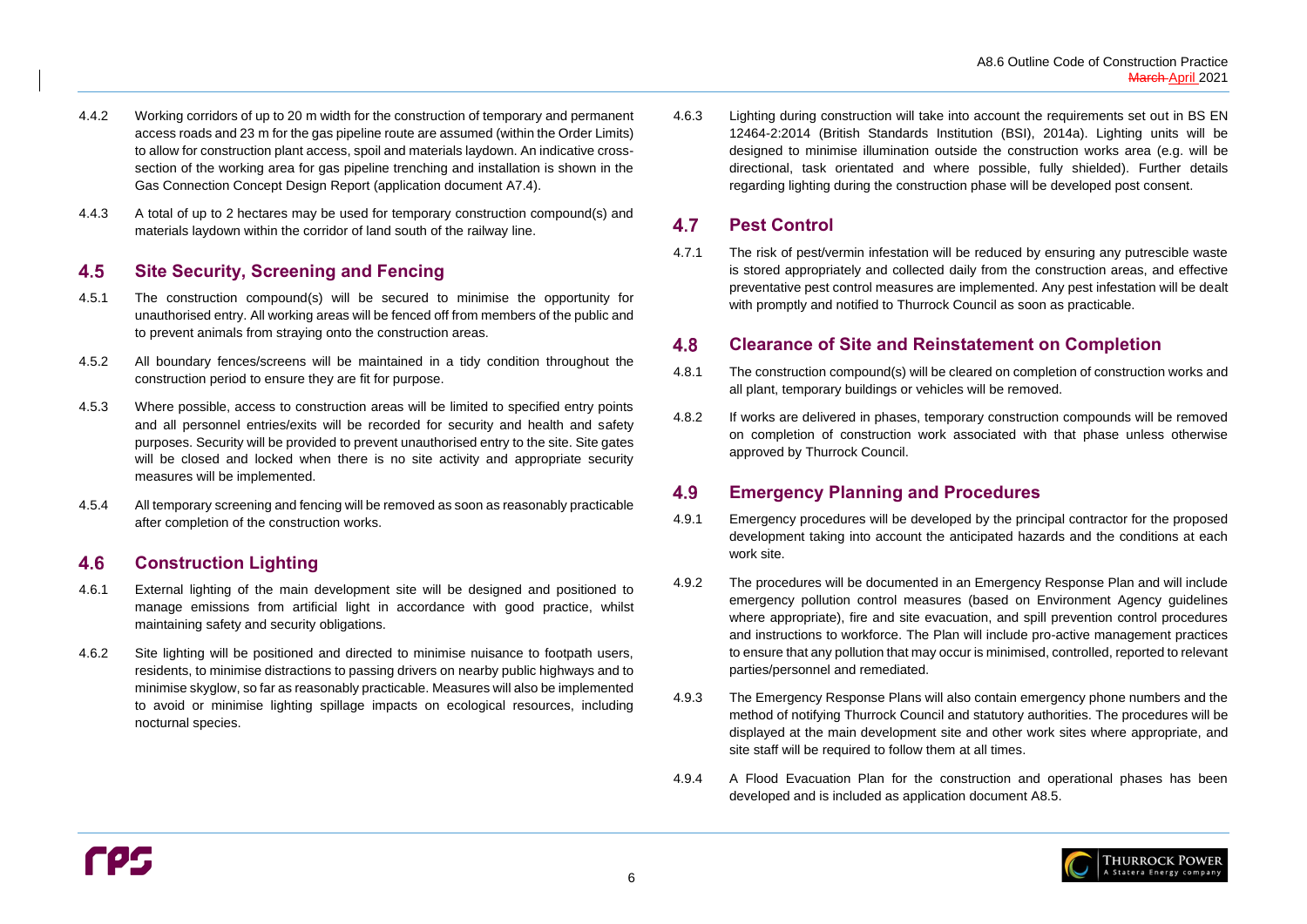

#### <span id="page-10-0"></span>4.10 **Local Community Liaison**

- 4.10.1 Thurrock Power Ltd will take a proactive approach to communication with local residents and businesses that may be affected by the construction of Thurrock Flexible Generation plant. A local Community Liaison Officer (CLO) will be appointed prior to the commencement of construction activities and will be in place for the duration of the construction process. The CLO will manage contacts with resident groups, schools, emergency services and local businesses with regard to general construction works.
- 4.10.2 A website has been established for Thurrock Flexible Generation plant and it will be regularly updated before and during the construction process with overall progress and upcoming works, including the likely duration of the works.
- 4.10.3 Advance notice will be given of any construction works which could restrict access for residents/local businesses and, where practicable, an alternative access will be established.
- 4.10.4 Occupiers of nearby properties will be informed of particularly noisy construction activities and their duration, and of any potential evening and night time works.
- 4.10.5 A 24-hour help line will be set up to record complaints from the public. Details of the help line will be promoted on site notice boards, press releases and on the project web site. All complaints will be logged, investigated and, where appropriate, rectified by necessary action.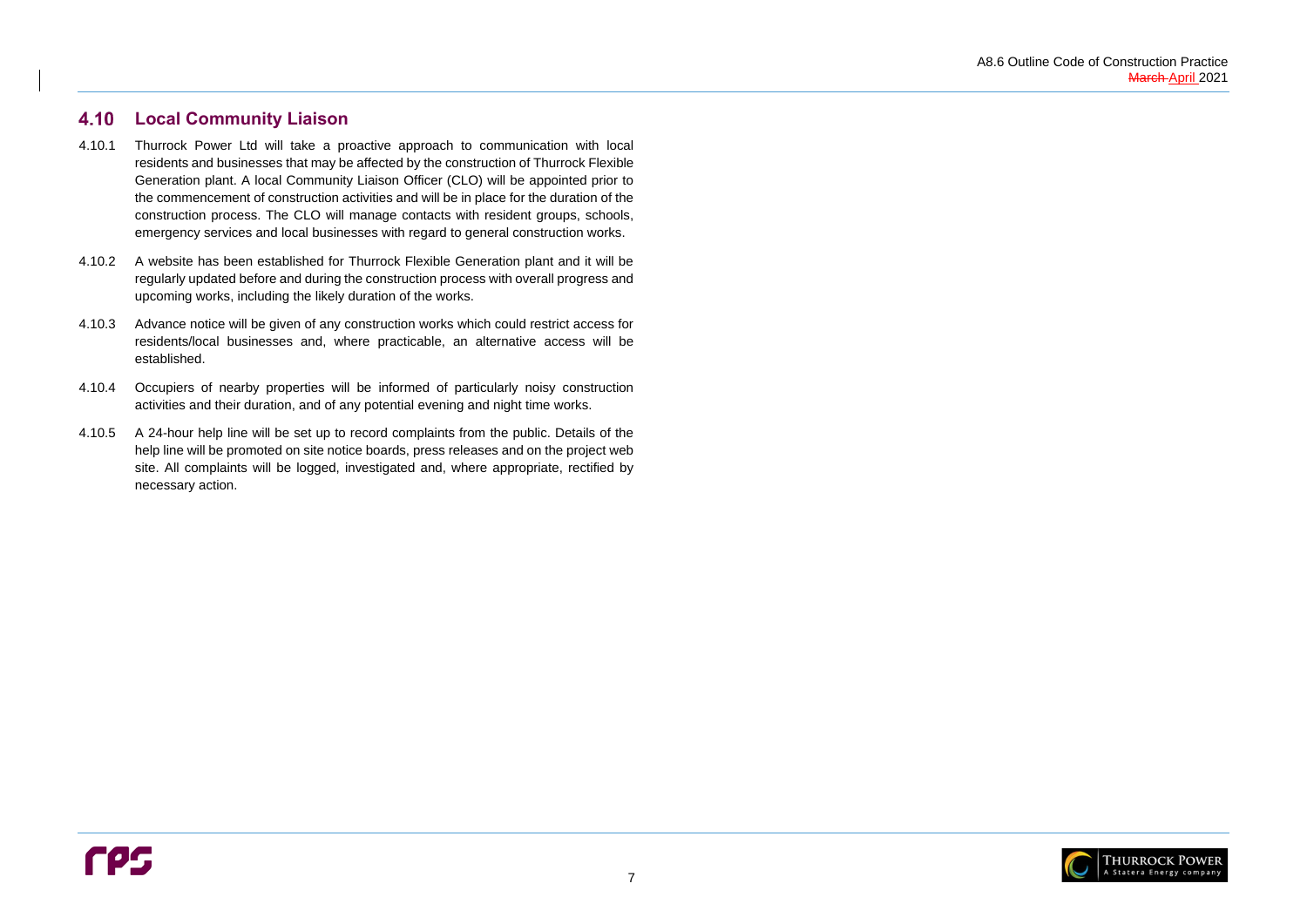

#### <span id="page-11-0"></span>5. **Roles and Responsibilities**

#### <span id="page-11-1"></span>**Project team**  $5.1$

5.1.1 Whilst the key roles for the construction project team will not be assigned until post consent, the environmental roles required to implement the CoCP are set out in the sections below. The Applicant and the principal contractor will agree the appointment of these roles.

**Site Manager**

5.1.2 The Site Manager has overall responsibility for the site and will be responsible for maintaining the CoCP document and systems as a working document; ensuring environmental standards are adhered to and monitoring compliance during construction; carrying out regular monitoring and inspections of construction work activities; and undertaking staff induction courses on environmental issues.

### **Environmental Co-ordinator**

5.1.3 The Environmental Co-ordinator will be responsible for the interface between the environmental specialists and engineers. They will have the primary responsibility for managing environmental issues through construction and post-construction monitoring and for obtaining the relevant licenses and consents.

**Clerk of Works**

5.1.4 The Clerk of Works will be responsible for overseeing construction activities to ensure all environmental commitments are met and compliance with the conditions of all licences and permits.

**Ecological Clerk of Works**

5.1.5 The Ecological Clerk of Works (ECoW) will report on ecological matters and will be responsible for undertaking preconstruction surveys and monitoring. The ECoW will review results of protected species surveys prior to the commencement of works in different areas and will contribute to the preparation of method statements in conjunction with the principal contractors, where appropriate.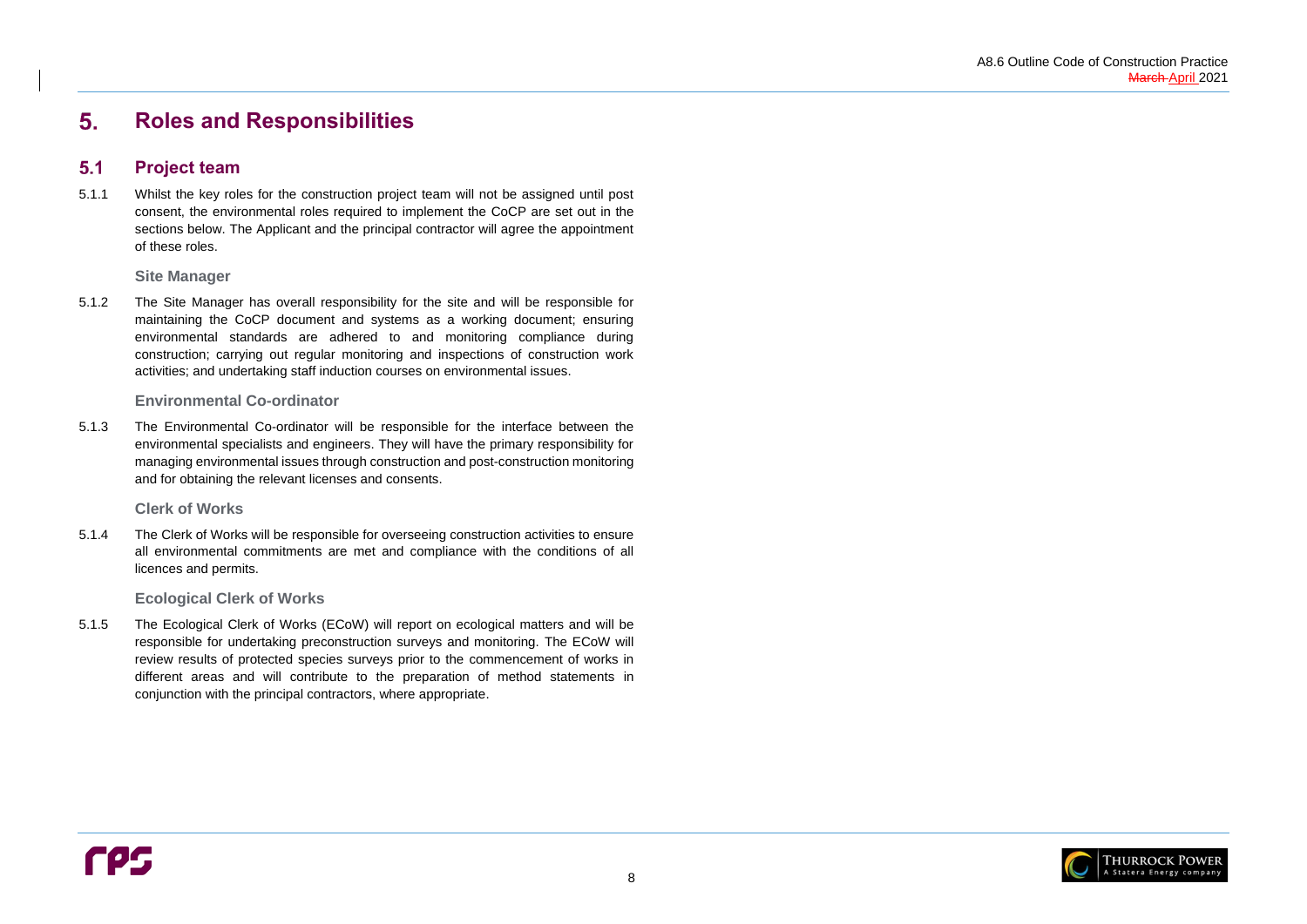#### <span id="page-12-0"></span>6. **Management of Environmental Issues**

#### <span id="page-12-1"></span> $6.1$ **Landscape and Visual Resources**

### **Objectives**

6.1.1 Construction works will be carried out in such a way to ensure that disturbance to landscapes and visual receptors (identified in ES Volume 3, Chapter 6: Landscape and Visual Resources) is controlled.

### **Management measures**

#### <span id="page-12-2"></span> $6.2$ **Historic Environment**

6.1.2 Existing trees that are to be retained will be identified and protected during the construction process in accordance with the requirements of British Standard 5837:2012 Trees in relation to design, demolition and construction. The Arboricultural Impact Assessment and accompanying drawings (application document reference A8.1) identifies the vegetation to be retained.

### **Objectives**

6.2.1 To minimise the impact of construction works on buried archaeology, heritage assets and their setting.

### **Management measures**

- 6.2.2 An-Outline Written Schemes of Archaeological Investigation (Outline WSIs, application documents A8.11a and b) for the terrestrial and marine/inter-tidal environments hasve been prepared setting out a proposed comprehensive mitigation strategy for undertaking non-intrusive and intrusive archaeological recording for both the terrestrial and marine historic environment.
- 6.2.3 Geophysical surveys will be undertaken of areas not yet surveyed and where ground disturbance is proposed. The results of the surveys will inform a programme of targeted evaluation/mitigation as appropriate.
- 6.2.4 Additional geotechnical boreholes, geoarchaeological and deposit monitoring will be undertaken to gather further information and knowledge regarding the palaeoenvironmental sequencing of the Holocene.
- 6.2.5 Targeted archaeological evaluation and/or excavation and recording of the findings will be undertaken to understand the archaeological potential of the area and preserve records.



#### <span id="page-12-3"></span>6.3 **Land Use and Agriculture**

#### <span id="page-12-4"></span>**Rights of Way**  $6.4$

- 6.2.6 The results of the archaeological fieldwork will be published and disseminated.
- 6.2.7 Identification of unexpected archaeological assets/sites encountered during the construction phase will be undertaken in line with procedures agreed with the relevant authorities, as set out in the Outline WSI. The procedures will be contained within the Written Scheme of Investigation.

### **Objective**

6.3.1 To protect the quality and integrity of the soil resources, and to maintain farm access and agricultural businesses and employment where possible.

### **Mitigation measures**

- 6.3.2 Consideration will be given to the appropriate use of different soil resources on the sites during construction. This will draw upon the soils information collected during Agricultural Land Classification (ALC) surveys reported in ES Volume 6, Appendix 8.1: Published ALC Information and ALC Site Survey Results, and will take into account the principles of good practice in soil handling and restoration as set out in the following guidance documents:
	- Guide for Handling Soils; and
	- Construction Sites (including the Toolbox Talks).
- 6.3.3 A Soil Management Strategy will be produced as to ensure the above measures are implemented.

• Department for Environment, Food and Rural Affairs (Defra) (2000) Good Practice

• Defra (2009) Construction Code of Practice for the Sustainable Use of Soils on

- 6.4.1 In order to maintain access along Public Rights of Way the following will be provided.
	- If it is necessary to temporarily close the northern section of FP200, a temporary document A2.4).
	-

signed diversion will be provided from Station Road to join the remaining length of FP200 to the south as shown in the Access and Rights of Way Plans (application

• Appropriate management measures as required, which may include fencing, safety signage and use of a banksman, will be provided for the crossing of the Thames Estuary Path (FP146) and NCR13 during the construction of the causeway and delivery of abnormal indivisible loads (AIL). These measures are

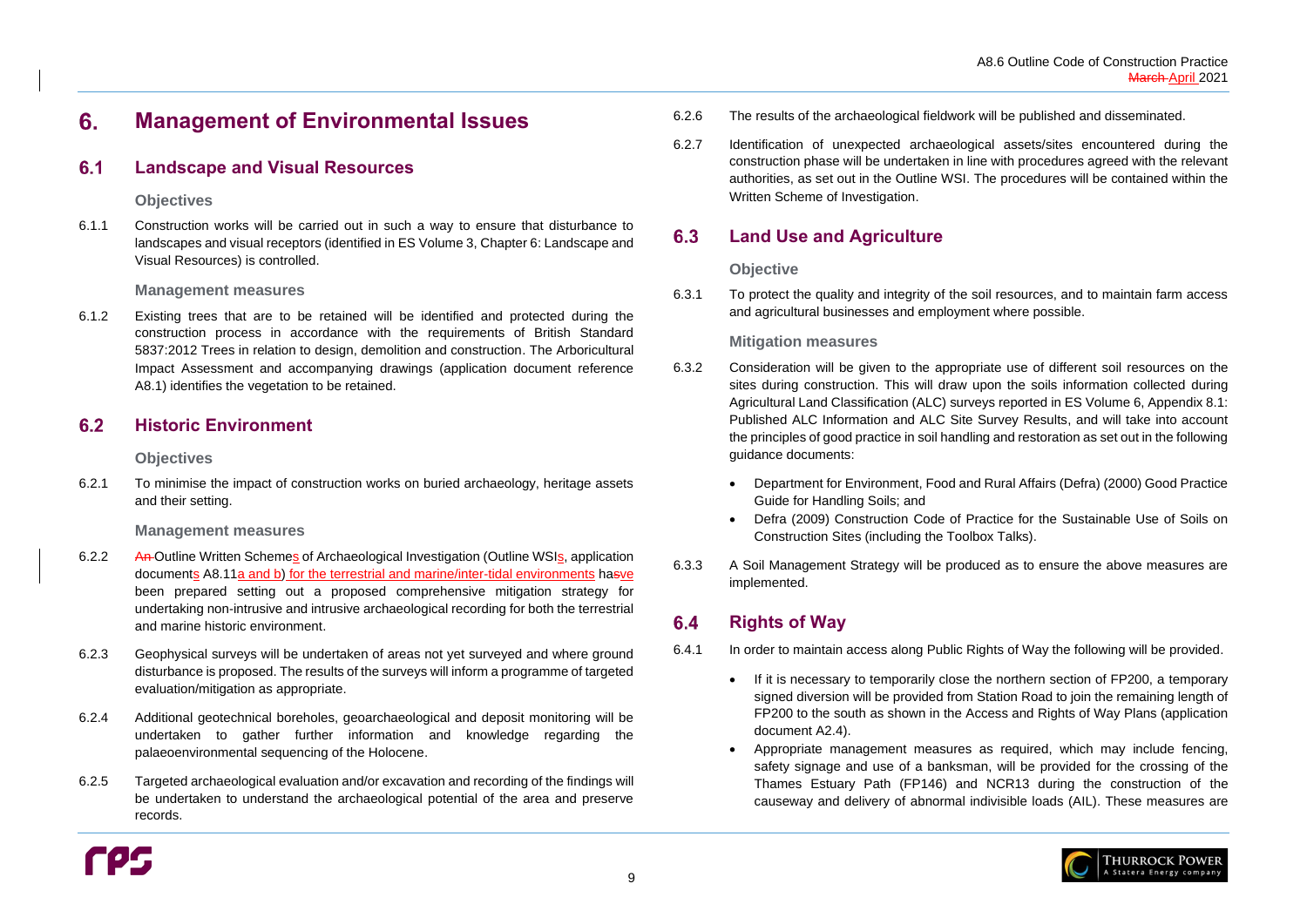

required to manage the interface of pedestrians/cyclists and construction traffic and are set out in the Outline CTMP for the project.

- 6.4.2 Prior to construction, those parts of Walton Common and Fort Road Common within the Order Limits will be de-registered, removing the right of public access. Exchange Common Land will be established to the north of the railway. Public access to it will be via Parsonage Common and via a new permissive path to be established between Fort Road and the Exchange Common Land.
- 6.4.3 Access will be available to the Exchange Common Land from Coopers Shaw Road from the start of construction and in addition, from Fort Road and the planned footbridge before commercial operation of the plant.

#### <span id="page-13-0"></span> $6.5$ **Onshore Ecology**

- 6.5.2 The measures in the Outline EMP (application document A8.7) will be implemented prior to, during and post construction of proposed development.
- 6.5.3 The Outline EMP will be updated as required during the Examination Period to reflect further consultation with key stakeholders. A detailed EMP will be prepared during the detailed design process (post consent) based on the principles of the Outline document and will be agreed with Natural England and where necessary the Environment Agency, prior to construction.
- 6.5.4 The Outline EMP covers measures for habitats and protected or otherwise notable species in detail for the following categories (amongst other things):
	- Pre-construction measures and surveys;
	- Construction measures;
	- Post construction measures.

### **Objectives**

6.5.1 To minimise the impact of construction works on protected species and designated sites and to minimise the loss of nature conservation features such as hedgerows and mature trees.

### **Management plans**

### **Management measures**

### *Pre-construction Surveys*

- 6.5.5 Pre-construction surveys, informed by existing data for protected species, will be carried out to identify potential changes in baseline conditions. These surveys will be undertaken within 12 months prior to the commencement of construction works. Surveys may need to be undertaken over several months in order to collate sufficient data to inform a licence application and any associated mitigation strategies outlined in this Outline CoCP and the Outline EMP (application document A8.7).
- 6.5.6 Should the 12-month survey/activity period lapse between pre-construction surveys and the commencement of works, the need to repeat surveys will be assessed by an appropriately experienced ecologist. Should surveys confirm a change in baseline conditions, which result in the need for a protected species licence, a licence will be obtained prior to the commencement of works in that area.
- 6.5.7 Where reptile habitat is required to be cleared for construction, a detailed method statement will be developed in order to help ensure the protection of these species. The method statement will include detailed pre-construction measures designed to ensure that impacts on reptiles are minimised, through relocation of animals from the works area and an adjacent buffer zone and post-construction habitat reinstatement. The method statement will include post-construction habitat restoration and management requirements.
- 6.5.8 Where trees, hedgerows or scrub, of potential value to nesting birds, are required to be cleared for construction, clearance will be undertaken outside of the bird breeding season, which is 14 February to 31 August inclusive, to prevent disturbance to nesting birds where possible. However, if this is not practicable, habitat will be surveyed prior to clearance by the Ecological Clerk of Works (ECoW). No habitat containing an active nest will be removed or disturbed, and measures will be set in place to protect the nest until the young birds have fully fledged and left the nest. Measures may include the establishment of 5 m wide buffer zones in which heavy vehicles will not be tracked and the storage of vehicles, equipment, machinery and soil storage will be prohibited. Works in the buffer zone will be delayed until the ECoW has confirmed the young birds have fully fledged and left the nest.
- 6.5.9 A pre-construction badger survey of the works area and 30 m buffer zone will be undertaken in order to locate any potential new active setts that could cause a constraint to construction. If mitigation cannot be carried out to protect any setts as required under legislation, then a Natural England licence to close or disturb the sett will be required. The licence will be obtained prior to the commencement of works as necessary.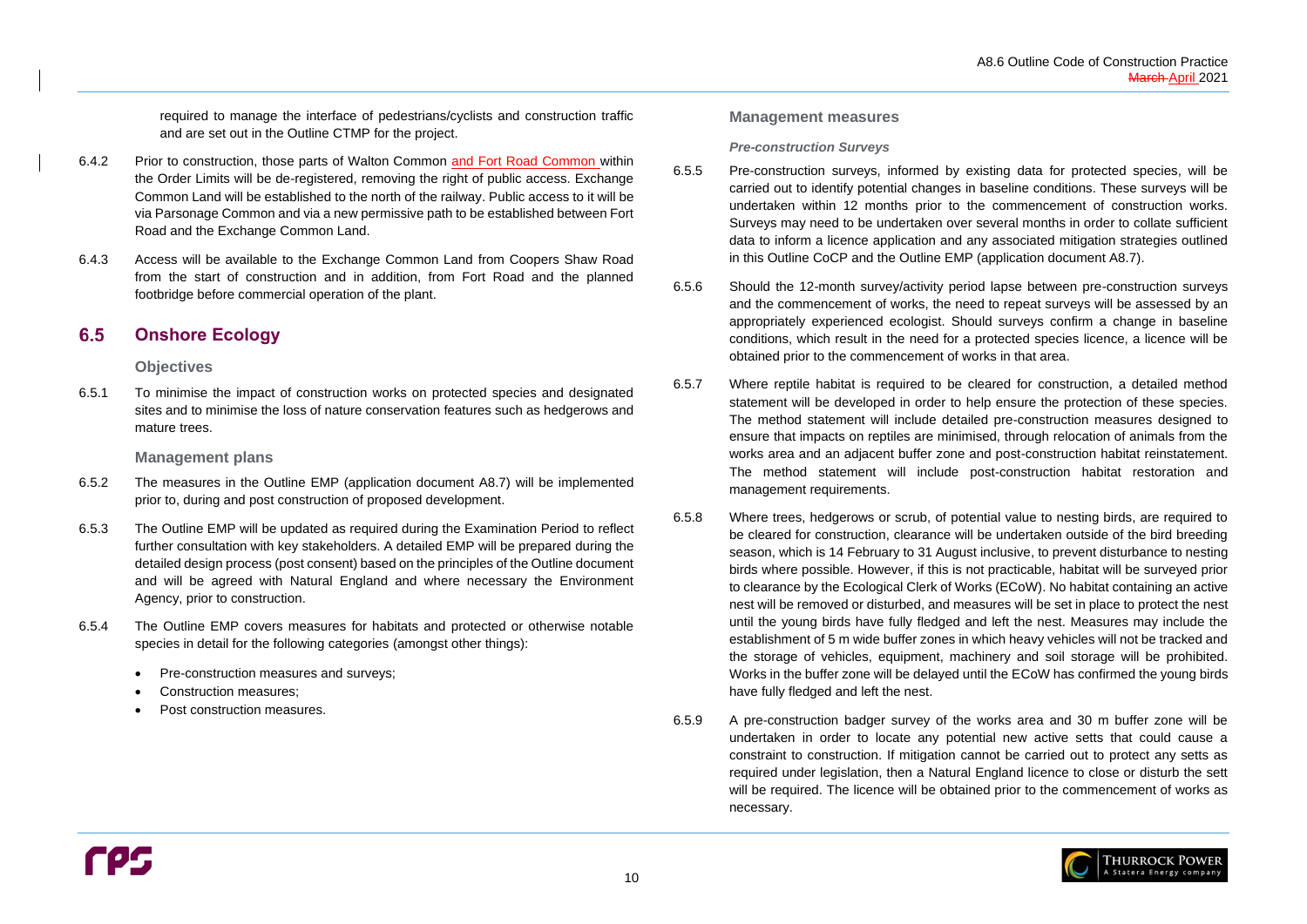6.5.10 Taking into account the mobile nature of water voles, pre-construction surveys will be undertaken to confirm the presence/absence of water voles along all watercourses of potential value to water voles. A Natural England licence would be obtained for works that affect water vole habitat.

### *General Measures*

- 6.5.11 An ECoW will be present on site to oversee enabling works and construction where necessary. The ECoW will be a suitably experienced professional ecologist. The ECoW will review results of protected species surveys prior to the commencement of works and will contribute to all relevant construction method statements.
- 6.5.12 All ecology works described in this document and Outline EMP (application document A8.7) will be carried out under the guidance of the ECoW. All site workers will be informed of the role of the ECoW.
- 6.5.13 Site induction and toolbox talks will include mitigation requirements included in this Outline CoCP and in the Outline EMP (application document A8.7).
- 6.5.14 Vehicle speeds will be restricted to 15mph within the working corridor to minimise disturbance to various species.
- 6.5.15 In accordance with Sectio[n 6.9,](#page-17-0) appropriate and adequate measures will be set in place to ensure appropriate levels of dust control to ensure, as far as practicable, that no significant off-site dust effects will occur. Section [6.11,](#page-19-1) outlines pollution prevention measures that will be implemented to protect watercourses.
- 6.5.16 Night working will be avoided where practicable. Where night working is unavoidable, lighting fixtures will be directed away from habitat of value to protected or otherwise notable species, to minimise likely disturbance effects of light spillage.

#### *Species Measures*

6.5.17 Temporary habitat losses adjacent to Low Street Pit Local Wildlife Site where Great Crested Newts (GCN) are present, primarily affects arable land of low or no value to GCN. If practicable, works would be timed to avoid the active GCN season, however if this is not practicable, a GCN licence will be sought to include temporary fencing to exclude GCN from the works area within the vicinity of GCN ponds.

- 6.5.18 To protect reptile species, progressive and careful habitat clearance works such as the gradual strimming of above-ground vegetation such as brambles, rough grass and scrub, will be undertaken in select areas prior to construction, to deter reptiles from the working area where alternative habitat is available to them. Uprooting of vegetation of potential value to hibernating reptiles will be undertaken prior to the commencement of the hibernation period (November to March) to deter reptiles from hibernating in the area.
- 6.5.19 Method statements will include pre-construction measures to deter water voles from the working area and the establishment of an adequate buffer zone (i.e. up to 15 m where favourable habitat is present). Measures could potentially include:
	- Removal of channel and bank-side vegetative cover, up to a minimum of 1.5 m inland from the top of the bank between mid-February and early April;
	- The potential capture and translocation of water voles from working areas by an appropriately qualified and experienced ecologist;
	- A destructive search of water vole burrows within the working corridor under the watching brief of an appropriately qualified and experienced ecologist; and
	- Measures to protect sections of watercourses and ditches which will not be directly impacted.
- 6.5.20 Works will be conducted in accordance with Natural England guidance, which states that "*for summer works, vegetation removal should be carried out for a two-week period prior to development. Winter works should either carry out the mitigation in September and maintain unsuitable habitat until the works commence, or in the event of an emergency, trapping and vole proof fencing may have to be employed*" (Arnott, 2001). Works will also take into account best practice guidelines published in Strachan *et al.* (2011).

### *Biosecurity and invasive species*

- <span id="page-14-0"></span>6.5.21 The main risk is associated with the spread of invasive species in aquatic habitats (including vectors for disease), between watercourses or waterbodies. Measures to control the spread of invasive plants, where these have been identified, will include the following:
	- leaving the Thurrock Flexible Generation plant construction site);
	- Leaving removed material on site; and
	- incidents) all equipment that might come into contact with water.

• Ensuring vehicle tyres and wheel arches are cleared of mud, plants and other organic material before moving from one site of the proposed development to another and prior to any use of the Tilbury2 access road (only applicable when

• Cleaning boots and disinfecting (away from ditches to prevent potential pollutant

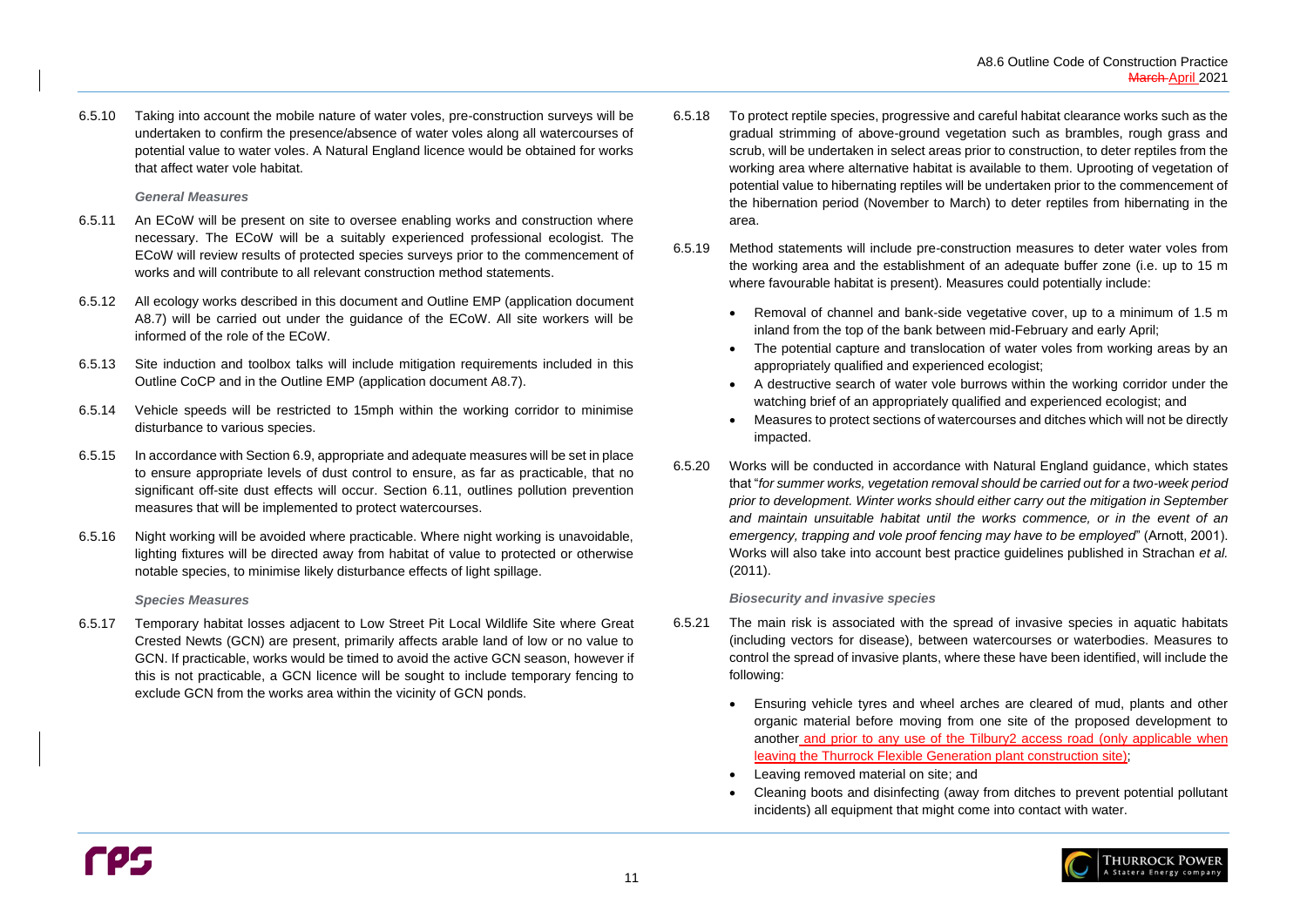

#### <span id="page-15-0"></span> $6.6$ **Marine Environment**

6.5.22 Appropriate measures will also be adopted when working in the vicinity of invasive terrestrial plants, if any are found. Where necessary, works will be supervised by the ECoW. Known locations of invasive plant species will be marked on site and vehicle movements restricted in the vicinity of these locations. Any spoil containing or likely to contain invasive plant material will be stored separately from non-contaminated spoil, and treated as appropriate, with the adopted control measures.

### **Objectives**

6.6.1 To minimise impacts to marine environment as a result of construction works seaward of Mean High-Water Springs (MHWS) for the proposed Thurrock Flexible Generation Plant causeway and associated works within the tidal Thames Estuary.

### **Management measures**

#### <span id="page-15-1"></span>6.7 **Traffic and Transport**

- 6.6.2 Site induction and toolbox talks will include mitigation requirements included in this CoCP and in the Outline EMP (application document A8.7) to help ensure adherence to the ecological mitigation strategy and protection of habitats and species of nature conservation interest.
- 6.6.3 All works will be carried out taking full account of legislative requirements and EA guidance.
- 6.6.4 Measures relating to pollution prevention are set out in Section [6.11,](#page-19-1) based on ES Volume 3, Chapter 15: Hydrology and Flood Risk. Measures include the provision of pollution incident response measures as part of the emergency planning (see Section [4.9\)](#page-9-4) and the best practice management measures as set out in Section [6.11](#page-19-1) to minimise potential for pollution effectsa drainage management plan to minimise potential pollution effects.
- 6.6.5 Biosecurity measures outlined in paragraphs [6.5.21](#page-14-0) and 6.5.22 will be implemented where relevant to minimise risk of spread of marine invasive and non-native species. Further measures specific to the Marine Environment may include:
	- the use of clean rock and aggregate for the construction of the causeway;
	- an appropriate construction methodology and control measures to prevent the spillage of concrete into the marine environment during the construction of the causeway;
	- the maintenance of dredging plant to reduce the risk of oil or fuel spillages when working in the foreshore; and
	- the selection of materials appropriate for use in or near water.

6.7.6 If deemed necessary by the relevant Local Highway Authority, where routine HGV vehicle movements are generated, e.g. during groundworks, the supplier will be requested to maintain a log, the purpose of which is to demonstrate compliance with following prescribed accesses off the A road network and delivery times in accordance with this CoCP (or any other agreed variances).

6.6.7 Up to 60 barge deliveries will be used for delivery to the causeway, as assessed in the Environmental Statement.

### **Objectives**

6.7.1 To carry out construction works in such a way that maintains highway safety and avoids or minimises adverse effects on local communities and highway users.

### **Management plans**

- 6.7.2 Prior to the commencement of construction traffic movements, a CTMP and a CWTP for the construction of the generation plant will be prepared in accordance with the Outline CTMP (application document A8.9) and Outline CWTP (application document A8.10) which accompany the application for development consent. The purpose of the CTMP is to document measures to manage construction traffic in accordance with the wider principles established in this Outline CoCP. The CWTP will include management measures specific to construction workers to mitigate transport impacts associated with the proposed development.
- 6.7.3 The CTMP will ensure that all construction traffic follows pre-prescribed routing, to avoid impacts on the wider network and conflicts with local users.
- 6.7.4 The CWMP CWTP will minimise the number of journeys on the local highway network by single occupancy private car, and therefore, limit the impact of congestion on local users and the environment.
- 6.7.5 All delivery contractors and construction staff will be instructed to use the construction access route in compliance with the CTMP and CWTP for all stages of the construction works by way of a condition of supply contracts.

### **Management measures**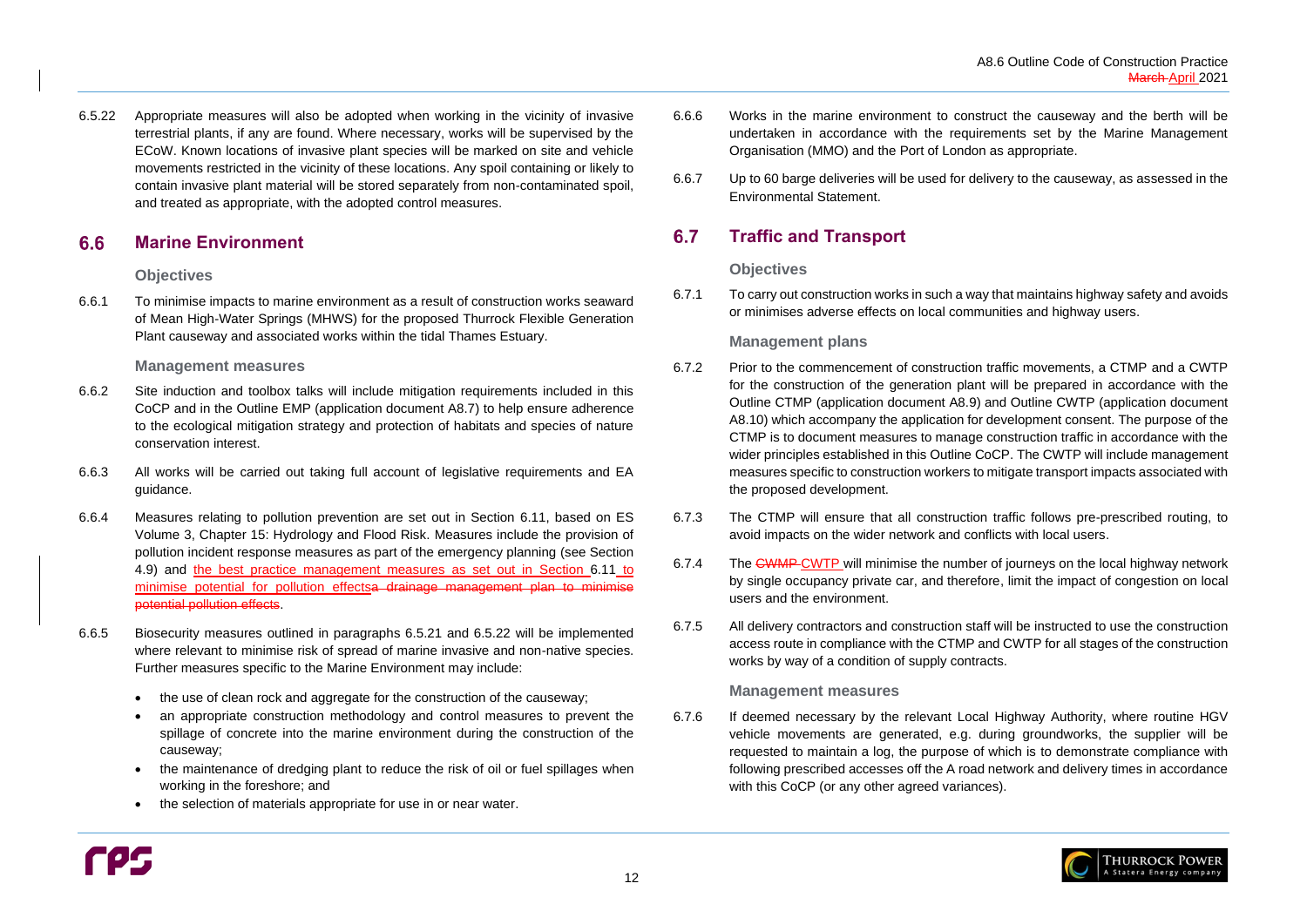

- 6.7.7 Along with other measures to minimise dust and dirt associated with the movement of construction vehicles outlined in Section [6.9,](#page-17-0) to minimise dust effects, where there is a risk of mud being deposited on the road, wheel wash facilities will be provided at each construction site. These may comprise a dry wheel 'wash' facility (rumble grids).
- 6.7.8 Parking facilities will be provided for construction workers to prevent inappropriate parking off-site.
- 6.7.9 Traffic management measures will be put in place at those points where cable trenches are cut across highways or where existing access rights are affected.
- 6.7.10 Local management of vehicle movements will be implemented to minimise the risks of vehicles meeting each other on narrow sections of the roads, including the Tilbury2 access road.

*Site Access*

6.7.156.7.14 Where possible, overall vehicle movement generation will be minimised through measures to encourage and promote sustainable travel and transport outlined in the CWTP.

- 6.7.11 To avoid adverse effects on communities and road users, suitable HGV routes have been identified in the Outline CTMP.
- 6.7.12 Site accesses, junctions to the highway and construction haul routes will be as specified in the Outline CTMP (application document A8.9) and as shown in the Works Plan drawings forming part of the Development Consent Order or as otherwise agreed with Thurrock Council.
- 6.7.136.7.12 The design of the HGV access, including visibility standards and, where necessary, temporary speed restrictions on the adjacent highway, will be agreed with the relevant highway authority.

6.7.146.7.13 The construction site access will comply with the following general principles:

6.7.196.7.18 A route for AILs has been identified whereby loads will arrive via the proposed jetty causeway on the River Thames and reach the Flexible Generation Plant. AILs will not need to use the highway network.

- Have sufficient areas available at all times for all vehicles to enter and exit in a forward gear;
- To be accepted into the works area directly without waiting on the highway;
- Suitable surface finish;
- Suitable fluming arrangements for any ditches at the side of the road; and
- Provide for road-sweeping activity in the vicinity of the access.

6.7.206.7.19 In the event of a major incident in the local area that requires good accessibility along the road network, or in the event of road closures following an incident, the emergency services can direct construction vehicles to make use of alternative routes. In certain circumstances the emergency services may wish to restrict the volume of traffic in the road network. Under such circumstances, the principal contractor may instruct the temporarily delay or cancellation of deliveries to reduce the burden on the wider highway network.

### *Reducing vehicle movements*

#### <span id="page-16-0"></span>6.8 **Noise and Vibration**

- 6.7.166.7.15 Load sizes and vehicle usage will be monitored, and where possible, load and delivery consolidation to construction sites using alternative vehicles. The re-use of HGVs will be encouraged, where possible, such as backloading. Local suppliers will be used where practical to minimise the distance travelled by HGVs.
- 6.7.176.7.16 Where possible the principal contractor should seek to minimise overall vehicle movement generation through measures to encourage and promote sustainable travel and transport, for example by using a minibus to shuttle staff between key pick up locations and the compounds (main compound and secondary compounds).
- 6.7.186.7.17 It is expected that a number of loads which will reach the site via HGV will arrive via the Port of Tilbury. This will minimise the number of HGVs on the strategic highway network.

### *Abnormal Indivisible Loads*

*Vehicle breakdowns and emergency events* 

*Coordination with other developments*

6.7.216.7.20 Thurrock Power will liaise with the Local Highway Authority and other major projects, such as Tilbury 2 and the Lower Thames Crossing (should that be consented) to manage combined construction (or operational, in the case of the port) traffic.

## **Objective**

6.8.1 To control and limit the noise and vibration levels generated by the construction of the proposed development, so far as reasonably practicable to minimise disturbance to sensitive receptors.

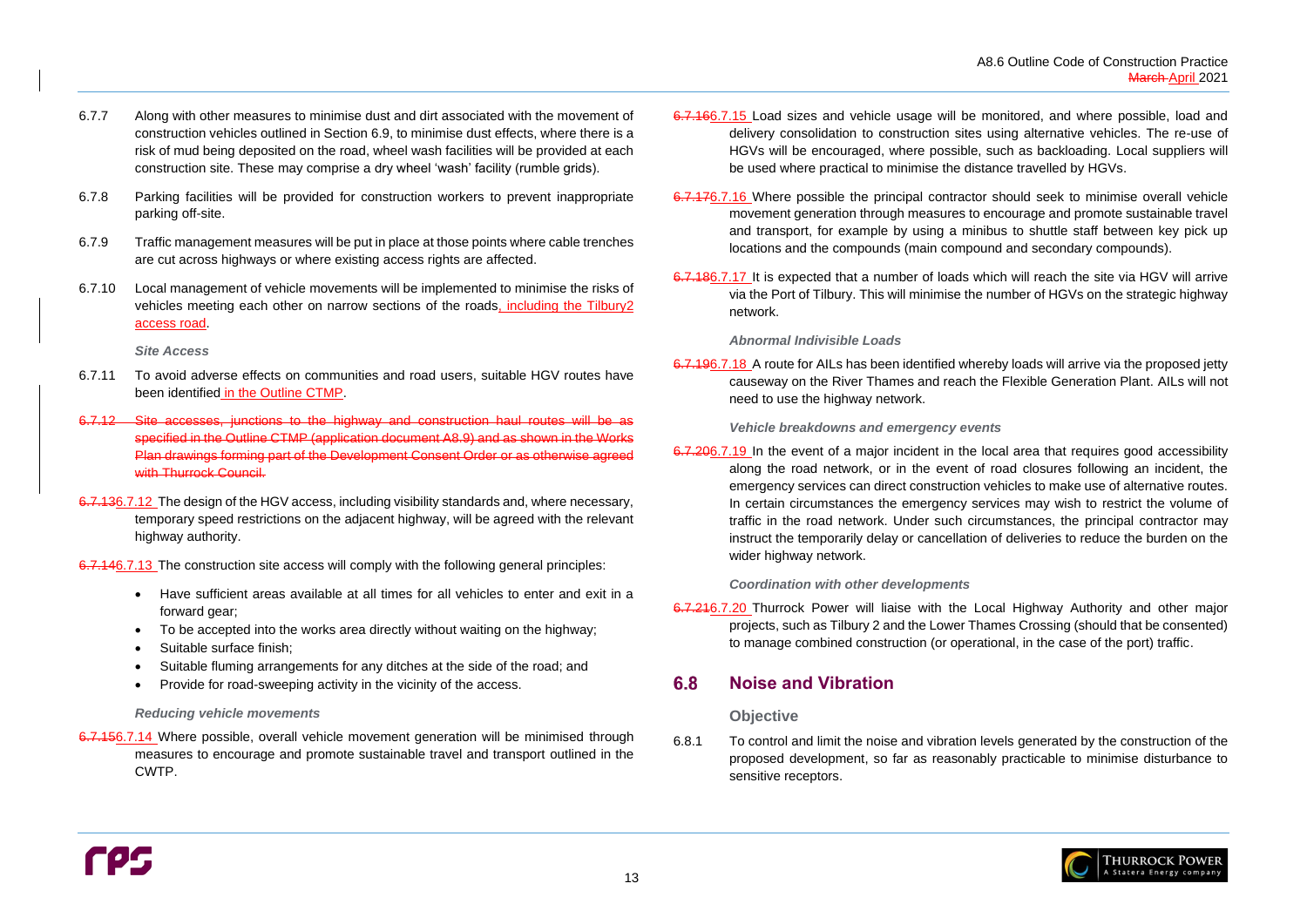### **Mitigation measures**

#### <span id="page-17-0"></span>6.9 **Air Quality**

- 6.8.2 To manage noise and vibration generating activities, all works will be carried out in accordance with the following principles:
	- Best Practicable Means (BPM), for example the use of quieter alternative methods, plant and/or equipment, where reasonably practicable; the use of site hoardings, enclosures, acoustic barriers, portable screens and/or screening of noisier items of plant, where reasonably practicable; and maintaining and operating all vehicles, plant and equipment in an appropriate manner, to ensure that extraneous sound from mechanical vibration, creaking and squeaking is kept to a minimum.
	- Where required, construction noise management measures for specific construction activities will be agreed with Thurrock Council prior to the start of construction and set out in the final CoCP.
	- As outlined in Section [4.1,](#page-8-1) normal construction working hours will be Monday to Friday 08:00-18:00 and Saturday 08:00-13:00 unless otherwise agreed with Thurrock Council. No Sunday, bank holiday or night working is proposed except where certain activities cannot be interrupted and require 24-hour working.

### **Objective**

6.9.1 To minimise the generation of dusts near sensitive receptors during construction and to facilitate community engagement and a proactive approach to complaints regarding nuisance dusts.

Record all dust and air quality complaints, identify cause(s), take appropriate measures to reduce emissions in a timely manner, and record the measures taken.

### **Mitigation measures**

- 
- Make the complaints log available to the local authority when asked.
- action taken to resolve the situation in the log book.

6.9.2 These are based on the 'highly recommended' and 'desirable' (indicated by a \*) mitigation measures recommended in the Institute of Air Quality Management (IAQM) dust guidance (IAQM, 2014) and are subject to refinement based on practical experience obtained during construction on site.

\*Undertake daily on-site and off-site inspection, where receptors (including roads) are nearby (within 100m of the site boundary) and along access roads for up to 500m, to monitor dust, record inspection results, and make the log available to the local authority and PoTLL when asked. This should include regular checks of surfaces such as street furniture, cars and window sills within

### *Communications*

\*Carry out regular site inspections to monitor compliance with the DMMP, record inspection results, and make an inspection log available to the local

- Develop and implement a stakeholder communications plan that includes community engagement before work commences on site.
- Display the name and contact details of person(s) accountable for air quality and dust issues on the site boundary. This may be the environment manager/engineer or the site manager.
- \*Display the head, regional or local office contact information.

#### *Dust Management*

• \*Develop and implement a Dust Management and Monitoring Plan (DMMP), which inspections.

may include measures to control other emissions, approved by the local authority. The level of detail will depend on the risk and should include, where relevant, the 'highly-recommended' measures in the IAQM guidance. The 'desirable' measures may be included as appropriate for the site. The DMMP will include visual

### *Site Management*

• Record any exceptional incidents that cause dust and/or abnormal air emissions, based on the environmental manager's judgement, either on- or off-site, and the

### *Monitoring*

- Visual Checks:
	- 100 m of the site boundary, including a photographic record.
	- authority and PoTLL when asked.
	- dust are being carried out and during prolonged dry or windy conditions.
- Quantitative Monitoring:
	-

○ Increase the duration of site inspections by the person accountable for air quality and dust issues on site when activities with a high potential to produce

○ The principal method of monitoring will be the log of daily visual inspections during construction hours. The need for any additional dust deposition, dust flux, and/or real-time PM<sup>10</sup> continuous monitoring will be confirmed in the DMMP subject to assessment of dust risk from specific construction activities and areas to be determined in detail at the time of preparing the DMMP..

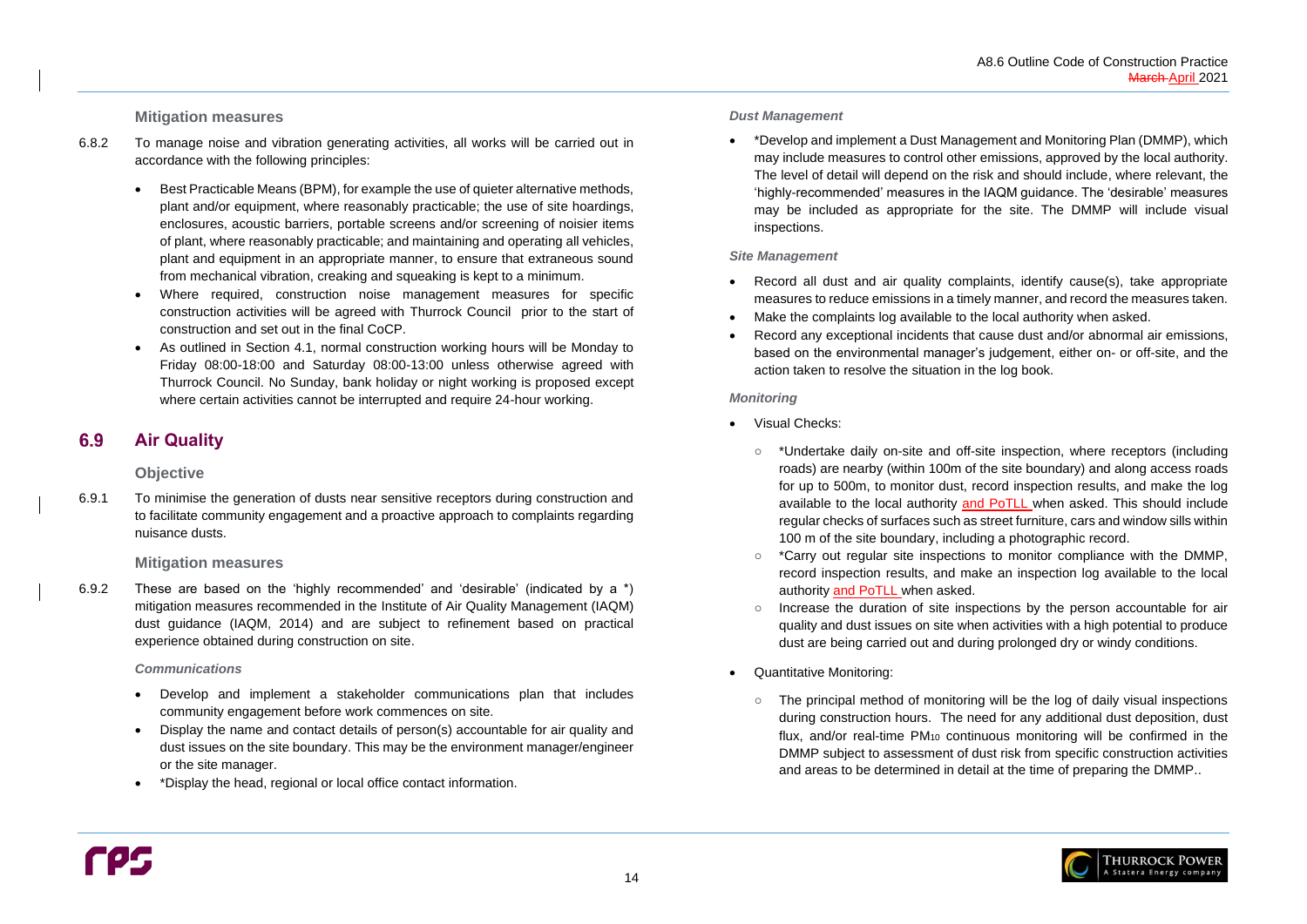### *Preparing and maintaining the site*

- Plan site layout so that machinery and dust causing activities are located away from receptors, as far as is possible.
- Enclose specific operations where there is a high potential for dust production and the site is active for an extended period.
- Avoid site runoff of water or mud.
- Keep site fencing, barriers and scaffolding clear.
- Remove materials that have a high potential to produce dust from site as soon as practical, unless being re-used on site.
- Cover, seed or fence stockpiles to prevent wind whipping in dry conditions.

#### *Operating vehicle/machinery and sustainable travel*

- \*Ensure all vehicles switch off engines when stationary no idling vehicles.
- \*Avoid the use of diesel- or petrol-powered generators and use mains electricity or battery powered equipment where practicable.
- \*Impose and signpost a maximum-speed-limit of 15 mph on surfaced and 10 mph on un-surfaced haul roads and work areas (if long haul routes are required these speeds may be increased with suitable additional control measures provided, with the agreement of the local authority, where appropriate).
- Produce a Construction Logistics Plan to manage the sustainable delivery of goods and materials.
- \*Implement a Travel Plan that supports and encourages sustainable travel (public transport, cycling, walking, and car-sharing).

#### *Construction Operations*

- Only use cutting, grinding or sawing equipment fitted or in conjunction with suitable dust suppression techniques such as water sprays or local extraction (e.g. suitable local exhaust ventilation systems).
- Ensure an adequate water supply on the site for effective dust/particulate matter suppression/mitigation, using non-potable water where possible and appropriate.
- Use enclosed chutes and conveyors and covered skips.
- Minimise drop heights from conveyors, loading shovels, hoppers and other loading or handling equipment and use fine water sprays on such equipment where appropriate.
- Ensure equipment is readily available on site to clean any dry spillages and clean up such spillages as soon as reasonably practicable after the event using wet cleaning methods where practical.

#### *Waste management*

• Avoid bonfires and burning of waste materials.



#### *Measures specific to earthworks*

• \*Re-vegetate earthworks and exposed areas/soil stockpiles to stabilise surfaces

• \*Use Hessian, mulches or trackifiers where it is not possible to re-vegetate or cover

- as soon as practicable.
- with topsoil, as soon as practicable.
- at once.

• \*Where practicable, only remove the cover in small areas during work and not all

#### *Measures specific to construction*

• Ensure sand and other aggregates are stored in bunded areas and are not allowed to dry out, unless this is required for a particular process, in which case ensure

- \*Avoid scabbling (roughening of concrete surfaces) if possible.
- that appropriate additional control measures are in place.
- escape of material and overfilling during delivery.
- and stored appropriately to prevent dust.

• \*Ensure bulk cement and other fine powder materials are delivered in enclosed tankers and stored in silos with suitable emission control systems to prevent

• \*For smaller supplies of fine powder materials ensure bags are sealed after use

### *Measures specific to trackout*

• Use water-assisted dust sweeper(s) on the access and local roads, to remove, as

• Ensure vehicles entering and leaving sites are covered to prevent escape of

• Inspect on-site haul routes for integrity and instigate necessary repairs to the

• Record all inspections of haul routes and any subsequent action in a site log book.

- necessary, any material tracked out of the site.
- Avoid dry sweeping of large areas.
- materials during transport.
- surface as soon as reasonably practicable.
- 
- bowsers and regularly cleaned.
- dust and mud prior to leaving the site where reasonably practicable).
- facility and the site exit, wherever site size and layout permits.
- Access gates to be located at least 10 m from receptors where possible.

• Install hard surfaced haul routes where practicable, which are regularly damped down in dry weather with fixed or mobile sprinkler systems, or mobile water

• Implement a wheel washing system (with rumble grids to dislodge accumulated

• Ensure there is an adequate area of hard surfaced road between the wheel wash

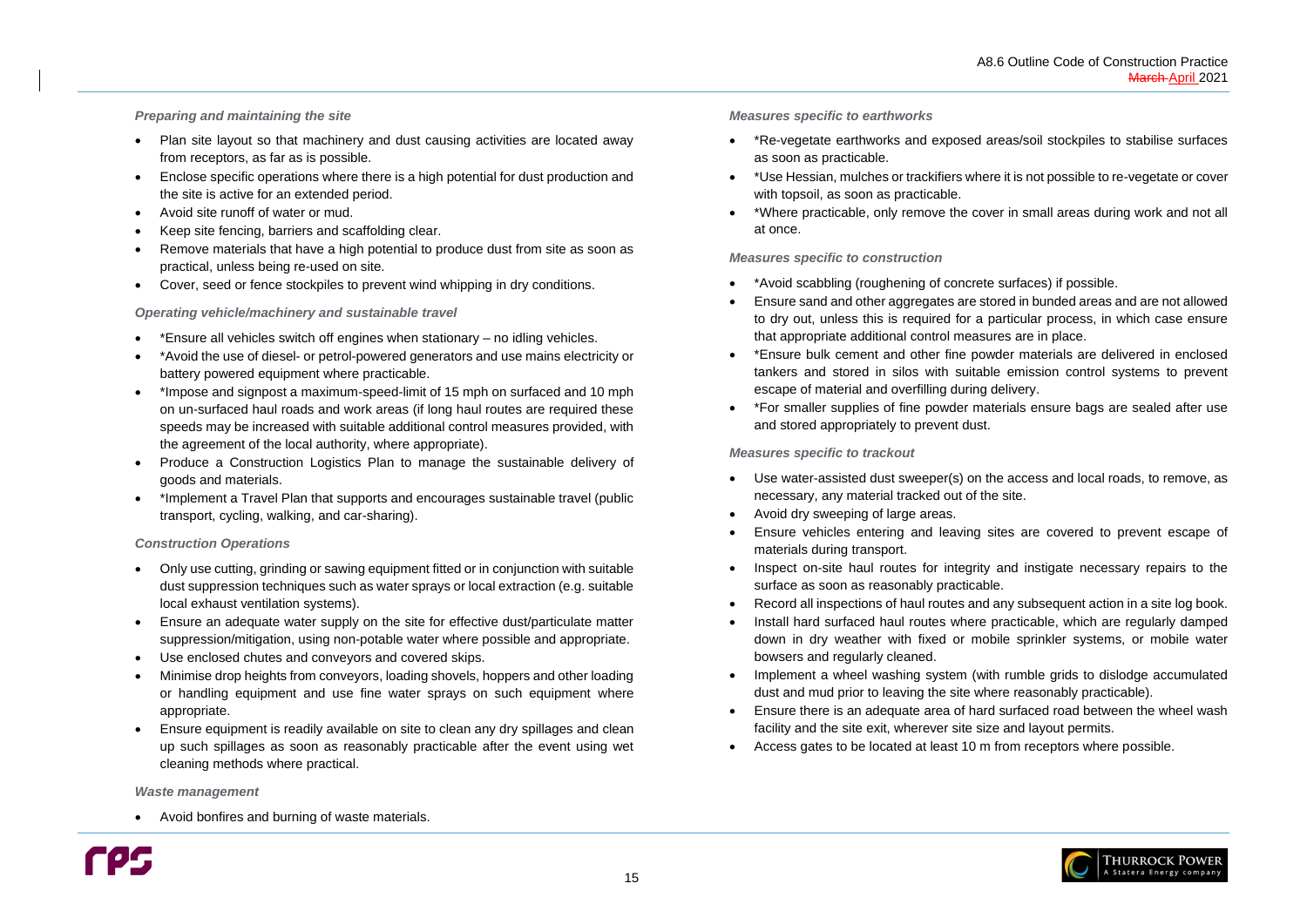

#### <span id="page-19-0"></span>**Climate Change**  $6.10$

### **Objectives**

6.10.1 To minimise as far as reasonably practicable effects to climate as a result of greenhouse gas (GHG) emissions generated during the construction phase.

### **Management measures**

#### <span id="page-19-1"></span>**Hydrology and Flood Risk**  $6.11$

- 6.10.2 The primary impact of GHG emissions generated during the construction period would be as a result of embodied carbon within construction materials used such as concrete and steel, i.e. the indirect GHG emissions generated from the supply chain in the production of those materials. Direct GHG emissions produced during the construction phase will include on site fuel consumption and emissions form construction plant.
- 6.10.3 Measures to reduce construction plant and site vehicle GHG emissions, as far as reasonably practicable, will include the following:
	- Vehicle engines will be switched off when stationary;
	- Mains electricity or battery powered equipment will be used instead of diesel- or petrol-powered equipment/generators, where feasible;
	- Re-use materials on site, as far as reasonably practicable, to minimise the number of vehicle deliveries and thus limit vehicle emissions;
	- Seek a reduction on the total materials required and hence embodied carbon through lean/efficient design;
	- Specify materials with low embodied carbon (e.g. based on data in the Building Research Establishment (BRE) Green Guide to Specification or product environmental product declarations (EPDs));
	- Source materials locally, where possible, to reduce transport GHG emissions; and
	- Consider use of an established methodology such as PAS2080 (Carbon Management in Infrastructure) (BSI, 2016) and/or life-cycle analysis to guide lowcarbon design and construction, set a feasible reduction target and quantify its achievement.

### **Objective**

6.11.1 To minimise the risk of surface water flooding during the construction phase, to prevent pollution of surface watercourses and to minimise the impact on local surface water features.

### **Management measures**

#### *Best practice guidance*

- 6.11.2 Construction work would be undertaken in accordance with the following guidance:
	- Defra and EA (2018) guidance for discharges to surface water and groundwater: environmental permits;
	- EA and Defra (2019) Flood risk activities: environmental permits; • Defra and EA (2015) (updated in 2018) Oil storage regulations for businesses; • EA Pollution Prevention Guidance, which have been withdrawn. However, still
	-
	- provide useful best practice guidance:
		- EA (2014a) Pollution Prevention Guidance Note 6: Pollution Prevention Guidelines – Working at Construction and Demolition Sites; ○ EA (2014b) Pollution Prevention Guidance Note 5: – Working in, near or liable
		- to affect watercourses;
	- CIRIA (2001) Control of Water Pollution from Construction Sites Guidance for Consultants and Contractors;
	- CIRIA (2015a) SuDS Manual, including the following measures:
		- Prevent surface water being affected during earthwork operations. No discharge to surface watercourses will occur without permission from the EA; ○ Wheel washers and dust suppression measures to be used as appropriate to
		- prevent the migration of pollutants;
		- Regular cleaning of roads of any construction waste and dirt to be carried out; A construction method statement to be submitted for approval by the
		- responsible authority;
	- CIRIA (2015b) Environmental good practice on site guide; • CIRIA (2006a) Control of water pollution from linear construction projects:
	- technical guidance;
	- CIRIA (2006b) Control of water pollution from linear construction projects: site guide;
	- Defra and EA (2005) Flood Risk Assessment Guidance for New Development, Phase 2.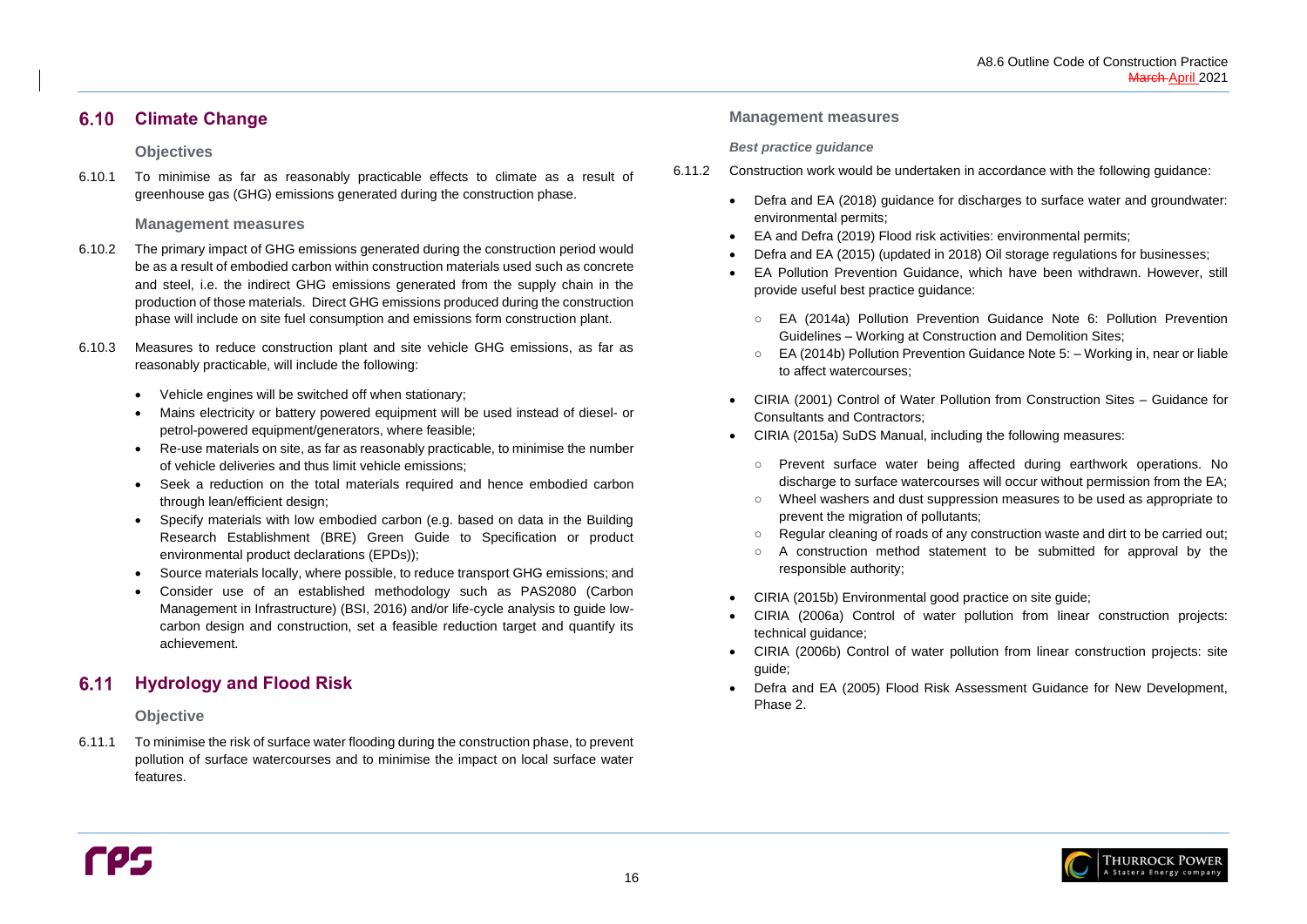

#### *Pollution prevention measures*

- 6.11.3 As outlined in paragraph [6.12.8,](#page-21-1) refuelling of machinery will be undertaken within designated areas where spillages can be easily contained. Machinery will be routinely checked to ensure it is in good working condition. Any tanks and associated pipe work containing oils and fuels will be double skinned and be provided with intermediate leak detection equipment.
- 6.11.4 The following specific mitigation measures for the protection of surface water during construction activities will be implemented:
	- A briefing for all staff highlighting the importance of water quality, the location of watercourses and pollution prevention measures will be included within the site induction;
	- Areas with prevalent run-off will be identified and drainage actively managed, e.g. through bunding and / or temporary drainage;
	- Areas at risk of spillage, such as vehicle maintenance areas and hazardous substance stores (including fuel, oils and chemicals) will be bunded and carefully sited to minimise the risk of hazardous substances entering the drainage system or the local watercourses. Additionally, the bunded areas will have impermeable bases to limit the potential for migration of contaminants into groundwater in the event of any leakage / spillage. Bunds used to store fuel, oil etc. will have a 110% capacity of the volume of fuel, oil etc. to be stored;
	- Disturbance to areas close to watercourses will be reduced to the minimum necessary for the work;
	- Excavated material will be placed in such a way as to avoid any disturbance of areas near to the banks of watercourses and any spillage into the watercourses;
	- Construction materials will be managed in such a way as to effectively minimise the risk posed to the aquatic environment; and
	- Plant machinery and vehicles will be maintained in a good condition to reduce the risk of fuel leaks.
- 6.11.5 Measures to manage surface runoff will include the use of settling tanks or ponds to remove sediment, installation of a hydraulic brake and the installation of pre-installed culvert (flume) pipes in the watercourse under the construction accesses and haul road. The pipe would be of suitable size to accommodate the water volumes and flows, or temporary bridging may be installed. The accesses and haul roads would be removed at the end of the construction programme and measures would be implemented to ensure that watercourses, including their banks, are reinstated to their previous condition where possible.

#### <span id="page-20-0"></span> $6.12$ **Geology, Hydrogeology and Land Contamination**

- 6.11.6 Specific measures to avoid bentonite breakout will be specified in the method statements the relevant works. General site management principles will include checking sealed areas checking for breakout. If detected, works in the immediate vicinity will be stopped and the spill contained and removed.
- 6.11.7 In terms of flood defence, the existing tidal defence will maintain the current standard of protection with crest levels for embankments and tidal doors set to equal existing defence levels during the period of construction.
- 6.11.8 Measures will be implemented to ensure that the risk of flooding is not increased during construction. Temporary construction compound(s) will be constructed using permeable material underlain by a permeable geotextile membrane, Surface water runoff will be intercepted via a temporary drainage system. The system will manage surface runoff from the construction compound in terms of both flow rate and water quality in accordance with local policies.
- 6.11.9 In terms of the gas pipeline and underground cable crossings, all major watercourses will be crossed using trenchless techniques. Access roads and temporary crossings required for vehicular access during construction will provide culverts to maintain existing ditch flows. A method statement for the proposed crossing methodologies will be developed during the detailed design stage.

### **Objectives**

6.12.1 To protect the underlying secondary and principal aquifers in terms of groundwater quality and flow and to mitigate potential adverse effects to human receptors from potential sources of contamination.

### **Management measures**

- 6.12.2 Good environmental practices will be implemented during the construction phase based on current legal responsibilities and guidance on good environmental management in: CIRIA C532 Control of Water Pollution from Construction Sites – Guidance for Consultants and Contractors (2001); and CIRIA C648 Control of Water Pollution from Linear Construction Projects (2006).
- 6.12.3 Further site investigation will be undertaken post consent and prior to the commencement of the construction phase. The scope of the investigation will be based on the findings of Appendix 16.1: Phase 1 Preliminary Risk Assessment and will include ground gas monitoring and groundwater sampling/ monitoring as appropriate.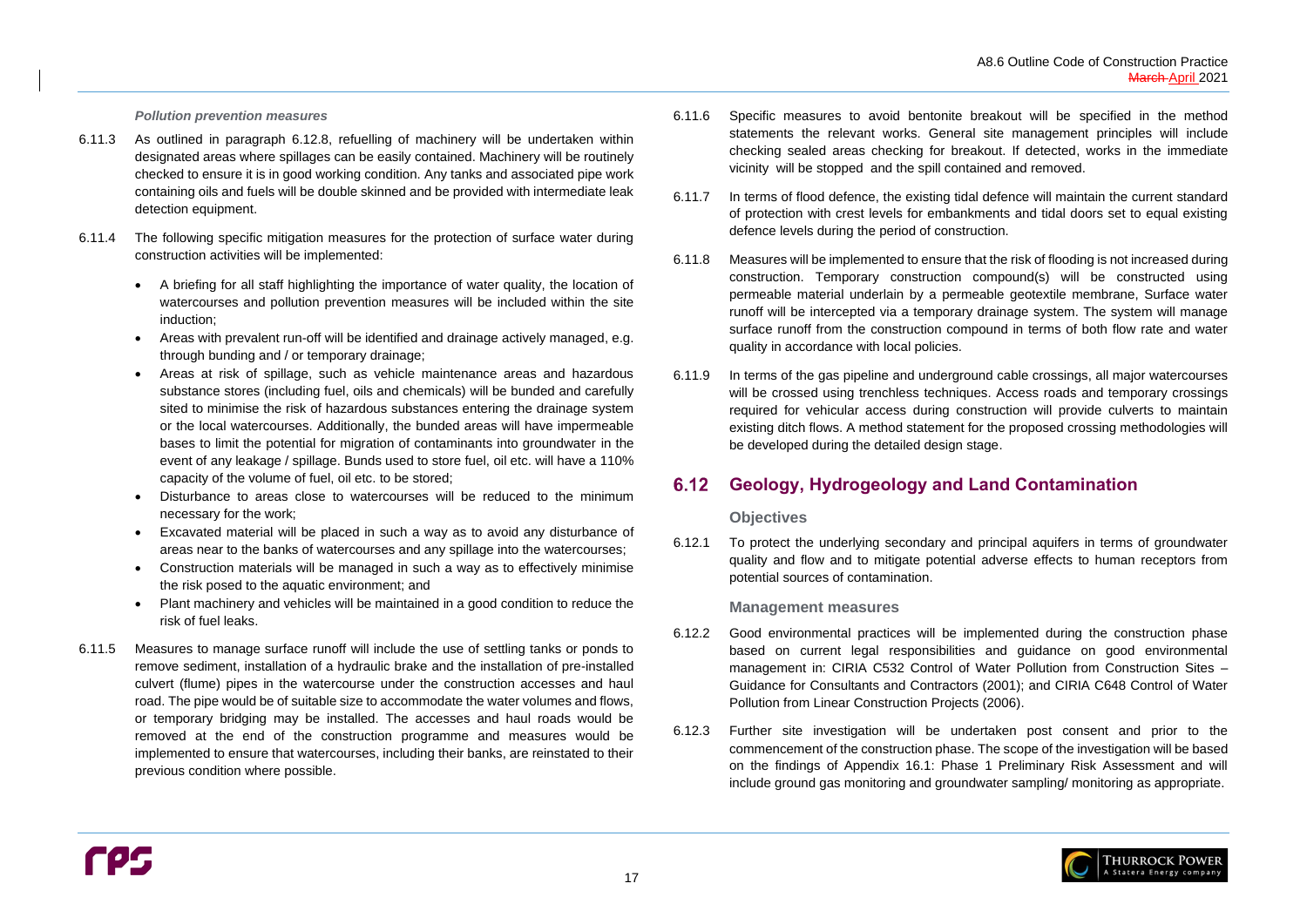

- 6.12.4 Based on the findings of the site investigation, a remediation strategy will be prepared to address any areas of ground or groundwater contamination assessed as requiring remediation. Where necessary, a piling risk assessment/dewatering risk assessment will be undertaken as part of the remediation strategy. The assessment will be undertaken in accordance with relevant EA guidance, including Piling and Penetrative Ground Improvement Methods on Land Affected by Contamination: Guidance on Pollution Prevention (National Groundwater & Contaminated Land Centre report NC/99/73, May 2001.
- 6.12.5 A written scheme will be prepared to deal with any previously unidentified contamination of land or groundwater discovered during construction. This will include briefing site personnel to be vigilant for any unusual visual or odorous characteristics of soils and groundwater.
- 6.12.6 Sources of silt and contaminated water will be mitigated as far as practicable by implementing the following measures:
	- Minimise dewatering and pumping of excavations and subsequent disposal of water;
	- Minimise runoff from exposed ground and stockpiles;
	- Minimise runoff from plant and wheel washing;
	- Avoidance of fuel spillages;
	- Use appropriate waste storage and disposal measures.
- 6.12.7 Measures to prevent and control spillage of oil, chemicals and other potentially harmful liquids will be implemented. Appropriate storage and handling of materials and products will be provided and will include for example:
	- Designated areas for the unloading, storage and handling of materials and products will be clearly marked;
	- Avoidance of oil storage within 50 metres of a spring, well or borehole;
	- Avoidance of oil storage within 10 metres of a watercourse;
	- Avoidance of oil storage where oil could run over hard ground into a watercourse;
	- Secondary containment system that can hold at least 110% of the oil volume stored; and
	- Avoidance of storage of oil in areas at risk of flooding, unless fully protected.

#### <span id="page-21-0"></span>**Management of Construction Waste**  $6.13$

- <span id="page-21-1"></span>6.12.8 In accordance with The Control of Pollution (Oil Storage) (England) Regulations 2001, refuelling of machinery will be undertaken within designated areas where spillages can be easily contained. Machinery will be routinely checked to ensure it is in good working condition; and any tanks and associated pipe work containing oils and fuels will be double skinned and be provided with intermediate leak detection equipment and spill kits.
- 6.12.9 Any leaks or spillages of potentially polluting substances will be contained, collected and then removed from site in an appropriate manner e.g. use of absorbent material, bunding or booms. A pollution incident response plan will be prepared which all site personnel will be required to adhere to (see Section [4.9\)](#page-9-4).
- 6.12.10 Used oils will be disposed of in accordance with Environmental Permitting (England and Wales) Regulations 2016.
- 6.12.11 Construction workers will be provided with appropriate risk assessments, which will address the potential for contaminated soil to be encountered. Appropriate Personal Protective Equipment (PPE) (e.g. disposable coveralls, gloves and particulate/vapour masks) will be provided to protect ground workers in the event that contaminated soils and/or groundwater are encountered.
- 6.12.1 Any construction work required in confined spaces will be undertaken in accordance with the appropriate health and safety controls.

- 6.13.1 Waste generated during the construction process will be managed in accordance with the principles of the waste hierarchy (i.e. avoid, reduce, reuse, recycle, recover, disposal). A Site Waste Management Plan (SWMP) will prepared prior to construction setting out the types and estimated quantities of waste that would be generated from construction. During construction the SWMP will be updated to record the movement of wastes from the site and how it is managed.
- 6.13.2 A dedicated area will be provided on the site to manage and provide temporary storage for waste generated during the construction process. Waste materials will either be separated at source into key materials or off site via a waste contractor. All waste will be transported and managed by appropriately licenced contractors and subject to duty of care.